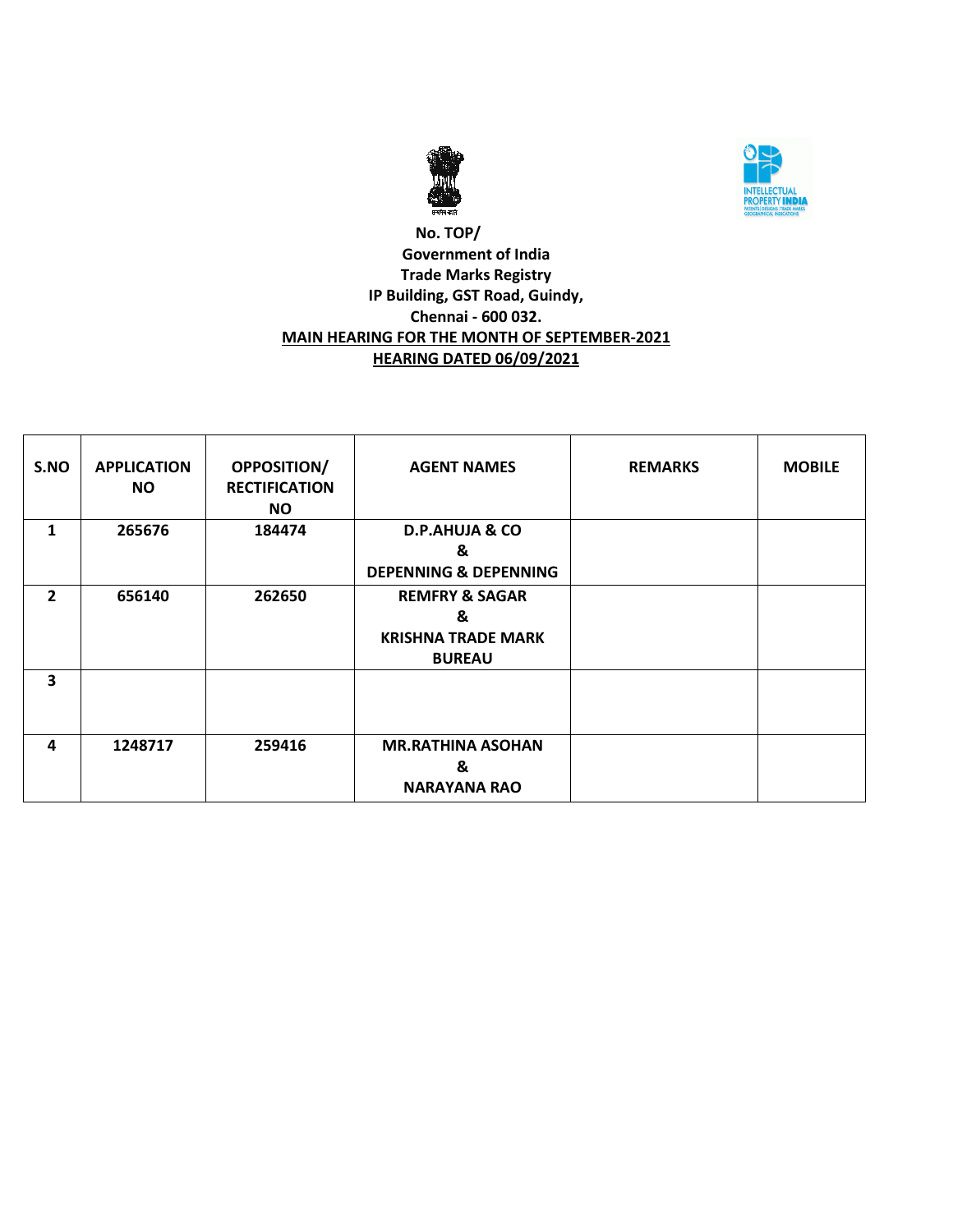



## **No. TOP/ Government of India Trade Marks Registry IP Building, GST Road, Guindy, Chennai - 600 032. OPPOSITION HEARING (TM-5-DELAY, TM-6 DELAY, RULE 45(1) DELAY, RULE 45(1) NOT FILED, RULE 46(1) DELAY, RULE 46(1) NOT FILED & REVIEW PETITION FOR THE MONTH OF AUGUST-2021 HEARING DATED 06/09/2021**

| S.NO                    | <b>APPLICATION</b><br><b>NO</b> | <b>OPPOSITION/</b><br><b>RECTIFICATION</b><br><b>NO</b> | <b>AGENT NAMES</b>                 | <b>REMARKS</b> | <b>MOBILE</b> |
|-------------------------|---------------------------------|---------------------------------------------------------|------------------------------------|----------------|---------------|
| $\mathbf{1}$            | 3661947                         | 911812                                                  | <b>IPR LAW ASSOCIATES</b>          |                |               |
|                         |                                 |                                                         | &                                  |                |               |
|                         |                                 |                                                         | <b>N.LAKSHMI PRIYA</b>             |                |               |
| $\overline{2}$          | 3572523                         | 909279                                                  | <b>S.BALAJANAKI</b>                |                |               |
|                         |                                 |                                                         | &                                  |                |               |
|                         |                                 |                                                         | <b>LALL &amp; SETHI</b>            |                |               |
| $\overline{\mathbf{3}}$ | 3763654                         | 987663                                                  | <b>INTEPAT IP SERVICES PVT LTD</b> |                |               |
|                         |                                 |                                                         | &                                  |                |               |
|                         |                                 |                                                         | <b>MADAMSER &amp; CO</b>           |                |               |
| 4                       | 3520685                         | 909595                                                  | <b>INDOCO REMEDIES LTD</b>         |                |               |
|                         |                                 |                                                         | &                                  |                |               |
|                         |                                 |                                                         | <b>NADAR VENNILA</b>               |                |               |
| 5                       | 2872915                         | 908290                                                  | A.V.NATHAN ASSOCIATES              |                |               |
|                         |                                 |                                                         | &                                  |                |               |
|                         |                                 |                                                         | <b>R.K.DEWAN &amp; CO</b>          |                |               |
| 6                       | 3628776                         | 919991                                                  | <b>N.R.SRINATH</b>                 |                |               |
|                         |                                 |                                                         | &                                  |                |               |
|                         |                                 |                                                         | <b>UNITED LEGAL SERVICES</b>       |                |               |
| $\overline{7}$          | 2588317                         | 945358                                                  | <b>GLOBAL JURIX</b>                |                |               |
|                         |                                 |                                                         | &                                  |                |               |
|                         |                                 |                                                         | <b>L.R.SWAMI CO</b>                |                |               |
|                         |                                 |                                                         | &                                  |                |               |
|                         |                                 |                                                         | <b>SURESH KUMAR</b>                |                |               |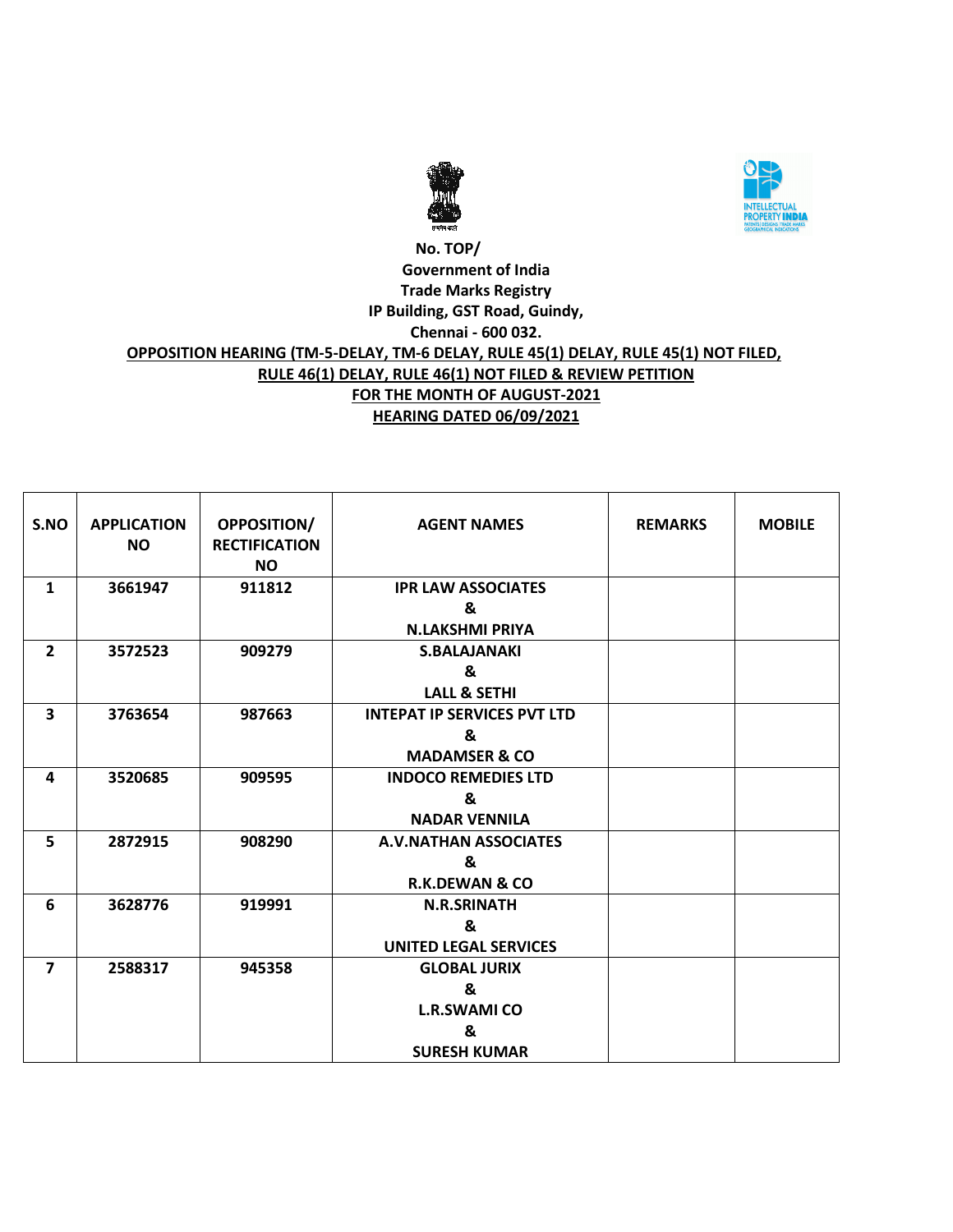| S.NO | <b>APPLICATION</b><br>NO. | <b>OPPOSITION</b><br>NO. | <b>AGENT NAMES</b>                                                        | <b>REMARKS</b> | <b>MOBILE</b> |
|------|---------------------------|--------------------------|---------------------------------------------------------------------------|----------------|---------------|
| 8    | 3088871                   | 906432                   | <b>VISHWANATH &amp; GLOBAL ATTORNEYS</b><br>&<br><b>W.S.KANE &amp; CO</b> |                |               |
| 9    | 3088866                   | 96431                    | <b>VISHWANATH &amp; GLOBAL ATTORNEYS</b><br>&<br><b>W.S.KANE &amp; CO</b> |                |               |
| 10   | 3088865                   | 906433                   | <b>VISHWANATH &amp; GLOBAL ATTORNEYS</b><br>&<br><b>W.S.KANE &amp; CO</b> |                |               |
| 11   | 3420075                   | 885902                   | <b>LEX CHAMBERS</b><br>&<br><b>DEPENNING &amp; DEPENNING</b>              |                |               |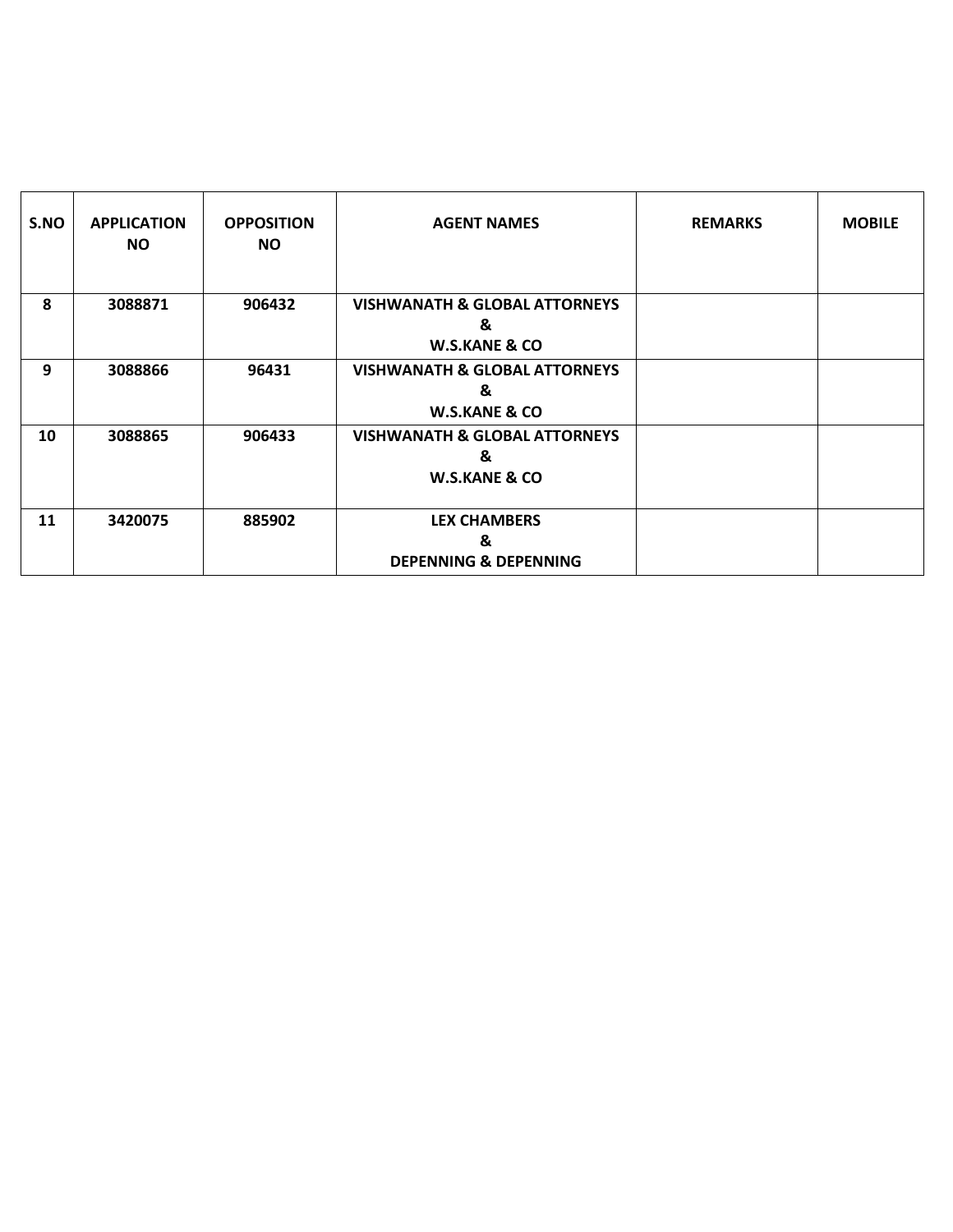



# **No. TOP/ Government of India Trade Marks Registry IP Building, GST Road, Guindy, Chennai - 600 032. MAIN HEARING FOR THE MONTH OF SEPTEMBER-2021 HEARING DATED 07/09/2021**

| S.NO           | <b>APPLICATION</b><br><b>NO</b> | <b>OPPOSITION/</b><br><b>RECTIFICATION</b><br><b>NO</b> | <b>AGENT NAMES</b>                                                                                               | <b>REMARKS</b> | <b>MOBILE</b> |
|----------------|---------------------------------|---------------------------------------------------------|------------------------------------------------------------------------------------------------------------------|----------------|---------------|
| $\mathbf{1}$   | 807775                          | 227957                                                  | <b>DEPENNING &amp; DEPENNING</b><br>&<br>UNITED OVERSEAS TRADE MARK CO                                           |                |               |
| $\overline{2}$ | 1296167                         | 213869                                                  | <b>RAJAGOPAL &amp; RAGHUNATHAN</b><br>&<br><b>ARJUN T.BHAGAT &amp; CO</b>                                        |                |               |
| 3              | 1453221                         | 259628                                                  | <b>HAKEEM M.A.</b><br>&<br><b>L.S.DAVER &amp; CO</b><br>&<br><b>INDO JURIS LAW OFFICES</b><br>&<br><b>V.RAVI</b> |                |               |
|                |                                 |                                                         |                                                                                                                  |                |               |
|                |                                 |                                                         |                                                                                                                  |                |               |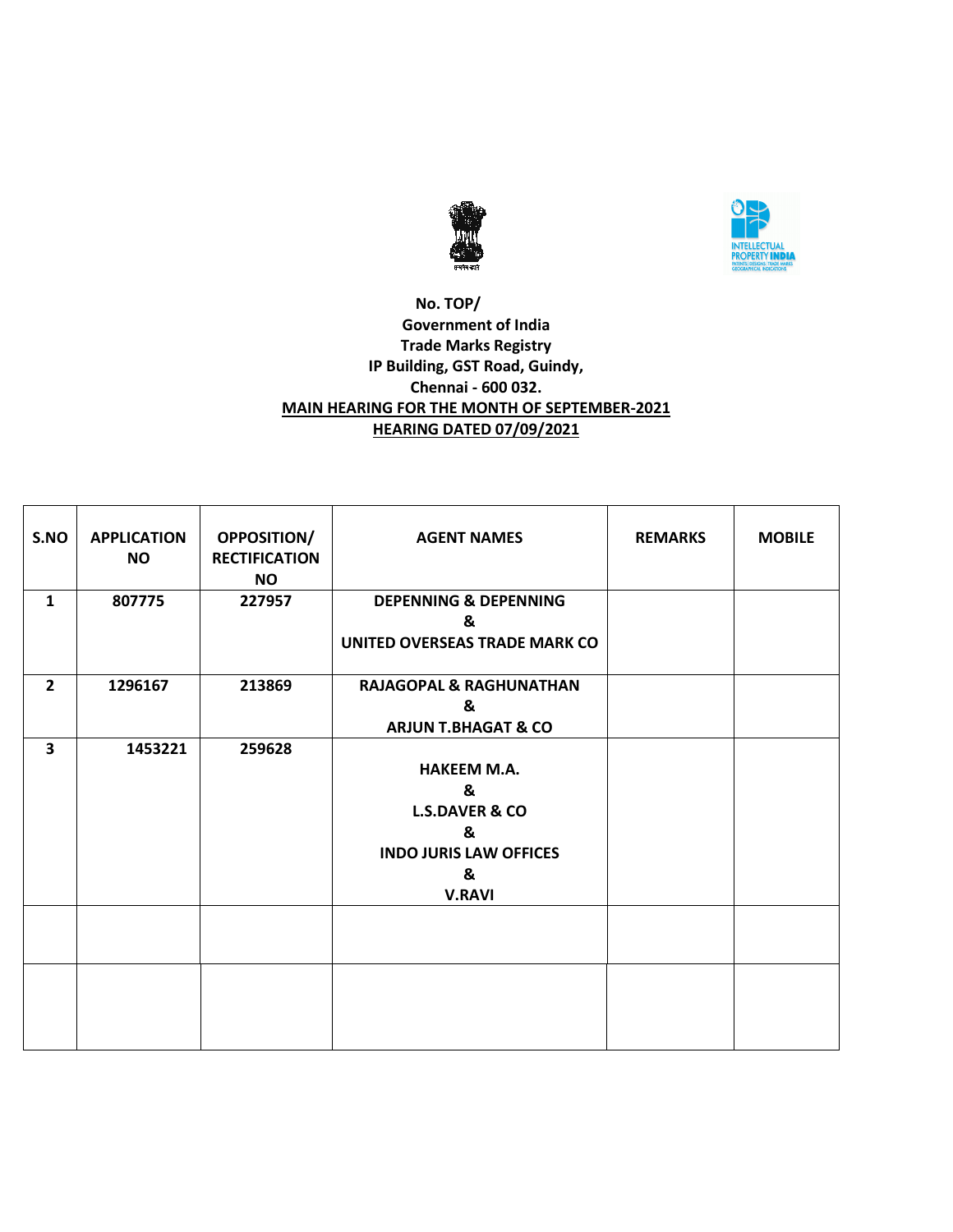



# **No. TOP/ Government of India Trade Marks Registry IP Building, GST Road, Guindy, Chennai - 600 032. OPPOSITION HEARING (TM-5-DELAY, TM-6 DELAY, RULE 45(1) DELAY, RULE 45(1) NOT FILED, RULE 46(1) DELAY, RULE 46(1) NOT FILED & REVIEW PETITION FOR THE MONTH OF SEPTEMBER -2021 HEARING DATED 07/09/2021**

| S.NO                    | <b>APPLICATION</b><br><b>NO</b> | <b>OPPOSITION/</b><br><b>RECTIFICATION</b><br><b>NO</b> | <b>AGENT NAMES</b>                        | <b>REMARKS</b> | <b>MOBILE</b> |
|-------------------------|---------------------------------|---------------------------------------------------------|-------------------------------------------|----------------|---------------|
| $\mathbf{1}$            | 3976460                         | 978595                                                  | <b>VANCHINATHAN</b>                       |                |               |
|                         |                                 |                                                         | &                                         |                |               |
|                         |                                 |                                                         | <b>J.T.JHALA &amp; CO ADVOCATE</b>        |                |               |
| $\overline{2}$          | 3724634                         | 924326                                                  | <b>MADHUSUDAN PUTTA</b>                   |                |               |
|                         |                                 |                                                         | &                                         |                |               |
|                         |                                 |                                                         | <b>VANCHINATHAN</b>                       |                |               |
| $\overline{\mathbf{3}}$ | 3678179                         | 927649                                                  | <b>KRISHNA &amp; SAURASTRI ASSOCIATES</b> |                |               |
|                         |                                 |                                                         | &                                         |                |               |
|                         |                                 |                                                         | <b>R.V.R.ASSOCIATES</b>                   |                |               |
| 4                       | 3662131                         | 928418                                                  | <b>NAVEEN KUMAR ANUMALA</b>               |                |               |
|                         |                                 |                                                         | &                                         |                |               |
|                         |                                 |                                                         | <b>R.K.DEWAN &amp; CO</b>                 |                |               |
| 5                       | 2252182                         | 897840                                                  | <b>A.V.NATHAN ASSOCIATES</b>              |                |               |
|                         |                                 |                                                         | &                                         |                |               |
|                         |                                 |                                                         | <b>D.P.AHUJA &amp; CO</b>                 |                |               |
| 6                       | 2252184                         | 897838                                                  |                                           |                |               |
|                         |                                 |                                                         | <b>A.V.NATHAN ASSOCIATES</b>              |                |               |
|                         |                                 |                                                         | &                                         |                |               |
|                         |                                 |                                                         | D.P.AHUJA & CO                            |                |               |
| $\overline{\mathbf{z}}$ | 3628776                         | 915314                                                  | <b>N.R.SRINATH</b>                        |                |               |
|                         |                                 |                                                         | &                                         |                |               |
|                         |                                 |                                                         | <b>ASHOK KUMAR J.DAGA, ADVOCATE</b>       |                |               |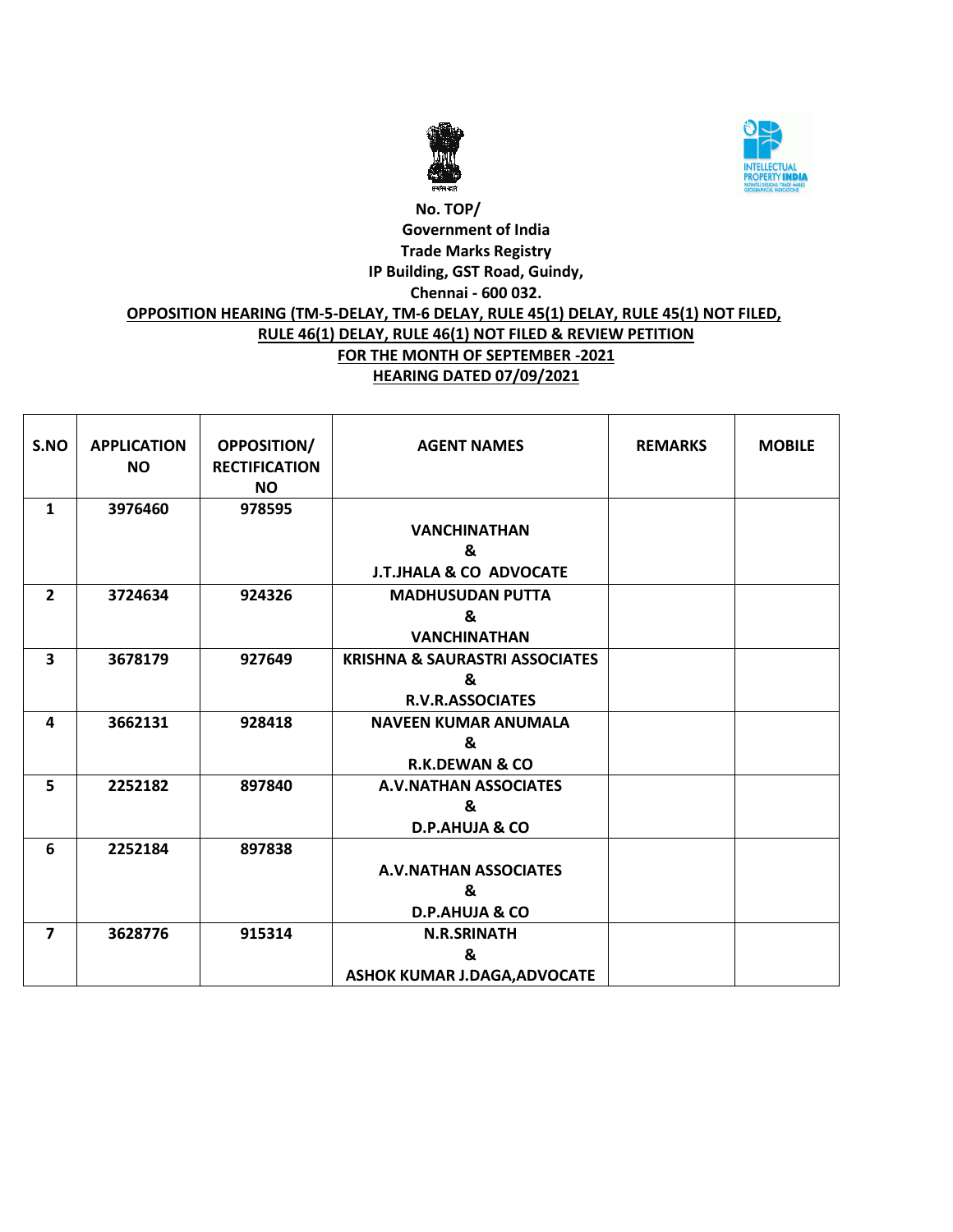| S.NO | <b>APPLICATION</b><br>NO. | <b>OPPOSITION/</b><br><b>RECTIFICATION</b><br><b>NO</b> | <b>AGENT NAMES</b>                                             | <b>REMARKS</b> | <b>MOBILE</b> |
|------|---------------------------|---------------------------------------------------------|----------------------------------------------------------------|----------------|---------------|
| 8    | 2418729                   | 930165                                                  | <b>RAO &amp; RAO</b><br>&<br><b>MULTICHEM INDUSTRIES</b>       |                |               |
| 9    | 2252180                   | 897842                                                  | <b>A.V.NATHAN ASSOCIATES</b><br>&<br><b>D.P.AHUJA &amp; CO</b> |                |               |
| 10   | 3527035                   | 902857                                                  | <b>IPR LAW ASSOCIATES</b><br>&<br><b>L.R.SWAMI CO</b>          |                |               |
| 11   | 3684625                   | 929555                                                  | <b>RAO &amp; RAO</b><br>&<br><b>MADAMSER &amp; CO</b>          |                |               |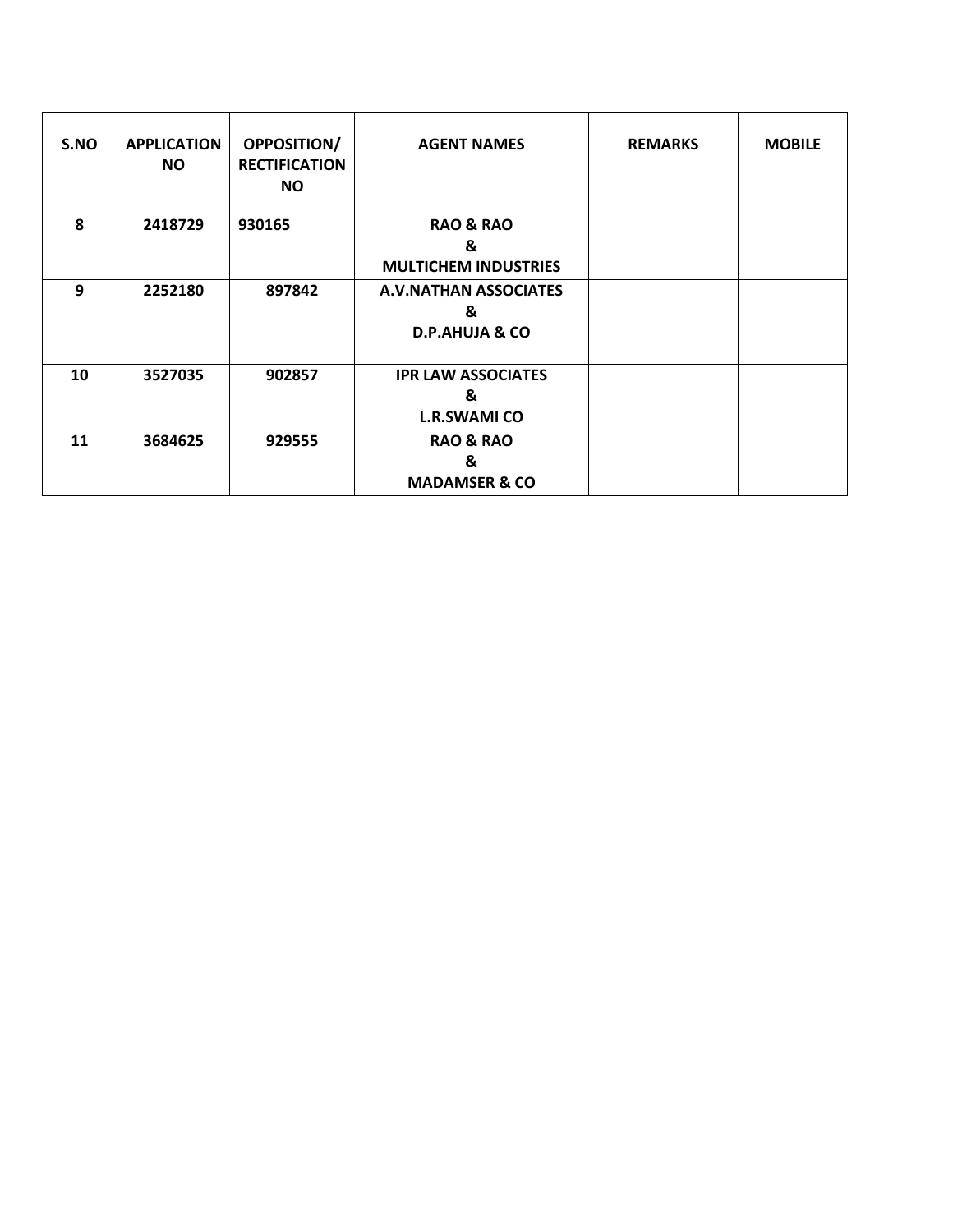



# **No. TOP/ Government of India Trade Marks Registry IP Building, GST Road, Guindy, Chennai - 600 032. MAIN HEARING FOR THE MONTH OF SEPTEMBER -2021 HEARING DATED 08/09/2021**

| S.NO           | <b>APPLICATION</b><br><b>NO</b> | <b>OPPOSITION/</b><br><b>RECTIFICATION</b><br><b>NO</b> | <b>AGENT NAMES</b>               | <b>REMARKS</b> | <b>MOBILE</b> |
|----------------|---------------------------------|---------------------------------------------------------|----------------------------------|----------------|---------------|
| 1              | 1649223                         | 260190                                                  | <b>P.C.N.RAGHUPATHY</b>          |                |               |
|                |                                 |                                                         | &                                |                |               |
|                |                                 |                                                         | <b>GIMMY JOSEPH K. ADVOCATE</b>  |                |               |
| $\overline{2}$ | 1507249                         | 259993                                                  | <b>S.BALAJANAKI</b>              |                |               |
|                |                                 |                                                         | &                                |                |               |
|                |                                 |                                                         | <b>AMARCHAND &amp; MANGALDAS</b> |                |               |
| 3              | 1300601                         | 726699                                                  | <b>C.VENKATASUBRAMANIAM</b>      |                |               |
|                |                                 |                                                         | &                                |                |               |
|                |                                 |                                                         | <b>ANAND AND ANAND</b>           |                |               |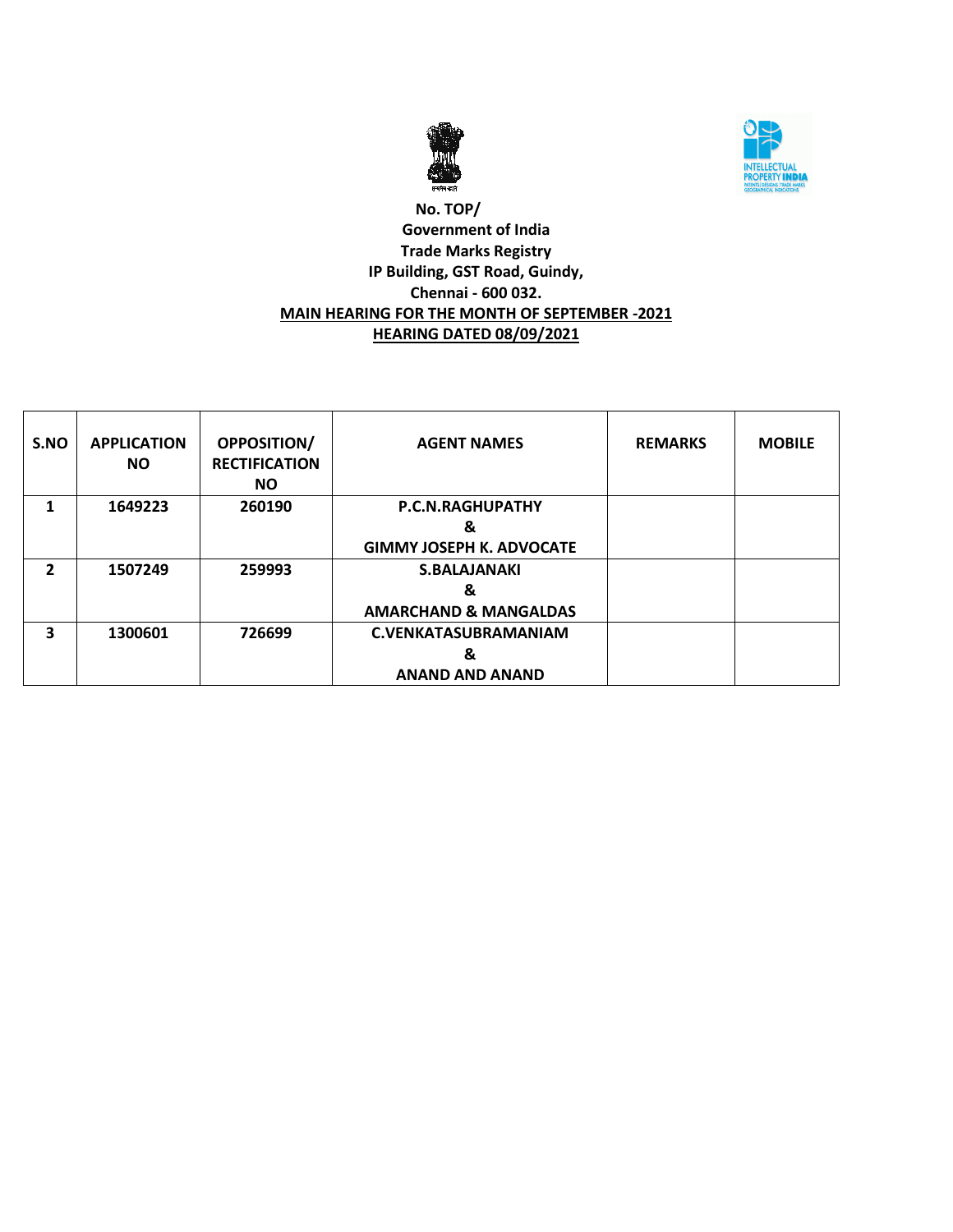



# **No. TOP/ Government of India Trade Marks Registry IP Building, GST Road, Guindy, Chennai - 600 032. OPPOSITION HEARING (TM-5-DELAY, TM-6 DELAY, RULE 45(1) DELAY, RULE 45(1) NOT FILED, RULE 46(1) DELAY, RULE 46(1) NOT FILED & REVIEW PETITION FOR THE MONTH OF SEPTEMBER -2021 HEARING DATED 08/09/2021**

| S.NO           | <b>APPLICATION</b><br>NO. | <b>OPPOSITION/</b><br><b>RECTIFICATION</b><br><b>NO</b> | <b>AGENT NAMES</b>                 | <b>REMARKS</b> | <b>MOBILE</b> |
|----------------|---------------------------|---------------------------------------------------------|------------------------------------|----------------|---------------|
| $\mathbf{1}$   | 2823282                   | 959098                                                  | Y.A.NISHANTH P.S.DEEPIKA           |                |               |
|                |                           |                                                         | &                                  |                |               |
|                |                           |                                                         | UNITED OVERSEAS TRADE MARK CO      |                |               |
| $\overline{2}$ | 2823280                   | 959097                                                  | Y.A.NISHANTH P.S.DEEPIKA           |                |               |
|                |                           |                                                         | &                                  |                |               |
|                |                           |                                                         | UNITED OVERSEAS TRADE MARK CO      |                |               |
| 3              | 2374615                   | 921409                                                  | <b>DEPENNING &amp; DEPENNING</b>   |                |               |
|                |                           |                                                         | &                                  |                |               |
|                |                           |                                                         | <b>T.C.PATEL &amp; CO</b>          |                |               |
| 4              | 2695158                   | 931800                                                  | <b>RAO &amp; RAO</b>               |                |               |
|                |                           |                                                         | &                                  |                |               |
|                |                           |                                                         | <b>MAHTTA &amp; CO</b>             |                |               |
| 5              | 2587185                   | 866599                                                  | <b>MADHUSUDAN PUTTA</b>            |                |               |
|                |                           |                                                         | &                                  |                |               |
|                |                           |                                                         | <b>L.S.DAVAR &amp; CO</b>          |                |               |
| 6              | 3611562                   | 915840                                                  | <b>G.PARAMESH</b>                  |                |               |
|                |                           |                                                         | &                                  |                |               |
|                |                           |                                                         | <b>DASWANI &amp; DASWANI</b>       |                |               |
| $\overline{7}$ | 3591414                   | 913556                                                  | <b>SAIKRISHNA &amp; ASSOCIATES</b> |                |               |
|                |                           |                                                         | &                                  |                |               |
|                |                           |                                                         | <b>SANDEEP BISHT</b>               |                |               |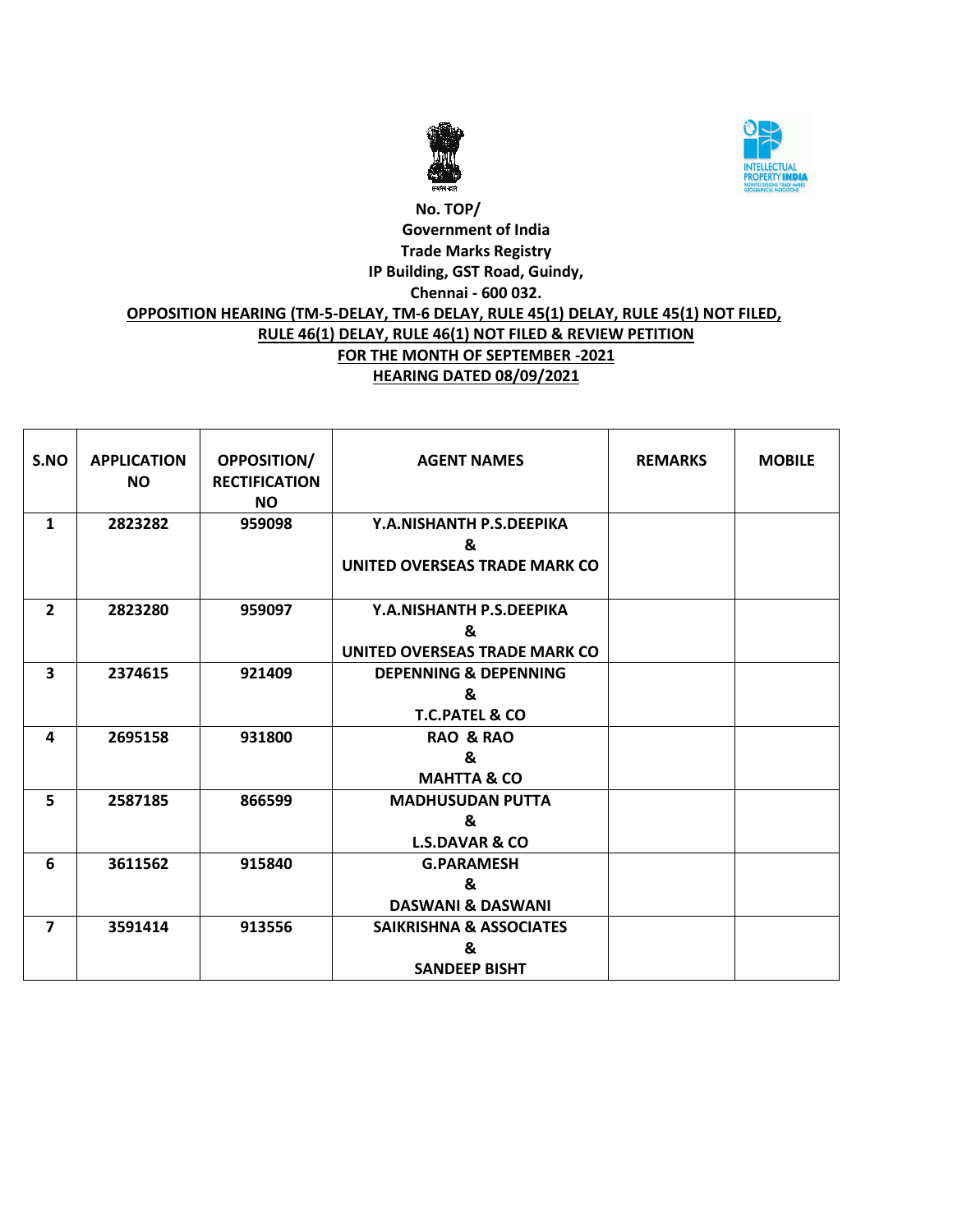| S.NO | <b>APPLICATION</b><br><b>NO</b> | <b>OPPOSITION/</b><br><b>RECTIFICATION</b><br>NO. | <b>AGENT NAMES</b>             | <b>REMARKS</b> | <b>MOBILE</b> |
|------|---------------------------------|---------------------------------------------------|--------------------------------|----------------|---------------|
| 8    | 3373609                         | 915441                                            | <b>MARKS &amp; RIGHTS</b>      |                |               |
|      |                                 |                                                   | &                              |                |               |
|      |                                 |                                                   | <b>L.S.DAVAR &amp; CO</b>      |                |               |
| 9    | 3512430                         | 912586                                            | <b>N.LAKSHMI PRIYA</b>         |                |               |
|      |                                 |                                                   | &                              |                |               |
|      |                                 |                                                   | <b>MACE CORPORATE</b>          |                |               |
|      |                                 |                                                   | <b>ASSOCIATES</b>              |                |               |
| 10   | 2463608                         | 881126                                            | <b>L.R.SWAMI CO</b>            |                |               |
|      |                                 |                                                   | &                              |                |               |
|      |                                 |                                                   | <b>DEWAN MOHAN RAJKUMAR</b>    |                |               |
| 11   | 2403223                         | 873565                                            | <b>P.U.VINOD KUMAR</b>         |                |               |
|      |                                 |                                                   | &                              |                |               |
|      |                                 |                                                   | <b>SUN PHARMA LABORATORIES</b> |                |               |
|      |                                 |                                                   | <b>LIMITED</b>                 |                |               |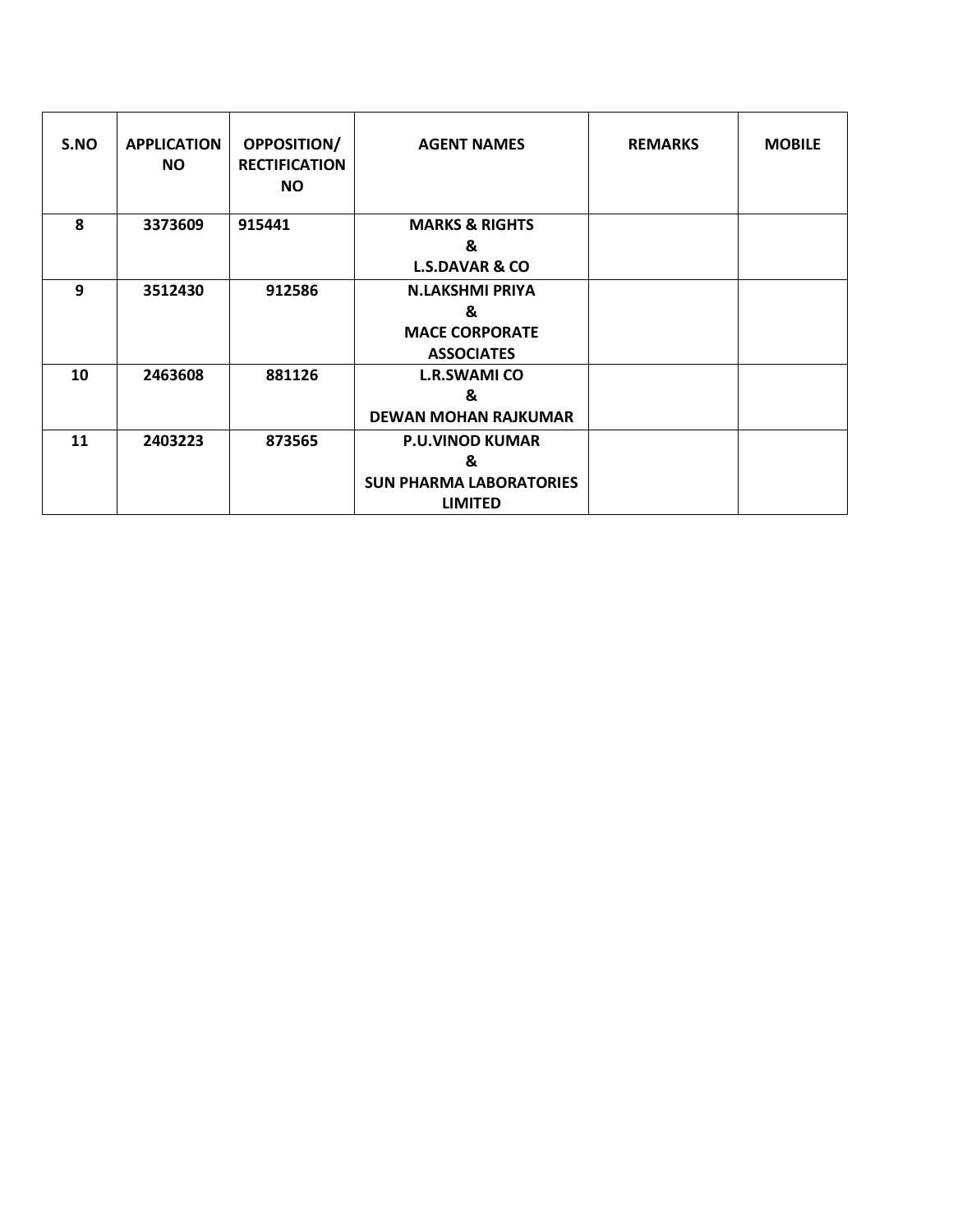



# **No. TOP/ Government of India Trade Marks Registry IP Building, GST Road, Guindy, Chennai - 600 032. MAIN HEARING FOR THE MONTH OF SEPTEMBER -2021 HEARING DATED 09/09/2021**

| S.NO           | <b>APPLICATION</b><br><b>NO</b> | OPPOSITION/<br><b>RECTIFICATION</b><br><b>NO</b> | <b>AGENT NAMES</b>                 | <b>REMARKS</b> | <b>MOBILE</b> |
|----------------|---------------------------------|--------------------------------------------------|------------------------------------|----------------|---------------|
| $\mathbf{1}$   | 1830262                         | 260747                                           | <b>SURYA SEEDS LTD</b>             |                |               |
|                |                                 |                                                  | &                                  |                |               |
|                |                                 |                                                  | <b>REMFRY &amp; SAGAR</b>          |                |               |
| $\overline{2}$ | 1241227                         | 260717                                           | <b>KRISHNA MURTHY &amp; CO</b>     |                |               |
|                |                                 |                                                  | &                                  |                |               |
|                |                                 |                                                  | <b>CENTURY BUILDING INDUSTRIES</b> |                |               |
|                |                                 |                                                  | <b>PVT LTD</b>                     |                |               |
|                |                                 |                                                  | &                                  |                |               |
|                |                                 |                                                  | <b>TRADE MARK REGISTRATION</b>     |                |               |
|                |                                 |                                                  | <b>BUREAU</b>                      |                |               |
|                |                                 |                                                  | &                                  |                |               |
|                |                                 |                                                  | <b>KOLLATH ASSOCIATES</b>          |                |               |
| 3              | 838540                          | 260297                                           | <b>APR ASSOCIATES</b>              |                |               |
|                |                                 |                                                  | &                                  |                |               |
|                |                                 |                                                  | <b>SANJAY KHER</b>                 |                |               |
|                |                                 |                                                  | &                                  |                |               |
|                |                                 |                                                  | A.PRABHAKARA REDDY                 |                |               |
| 4              | 1305032                         | 726988                                           | <b>L.R.SWAMI CO</b>                |                |               |
|                |                                 |                                                  | &                                  |                |               |
|                |                                 |                                                  | <b>MAKHIJA &amp; ASSOCIATES</b>    |                |               |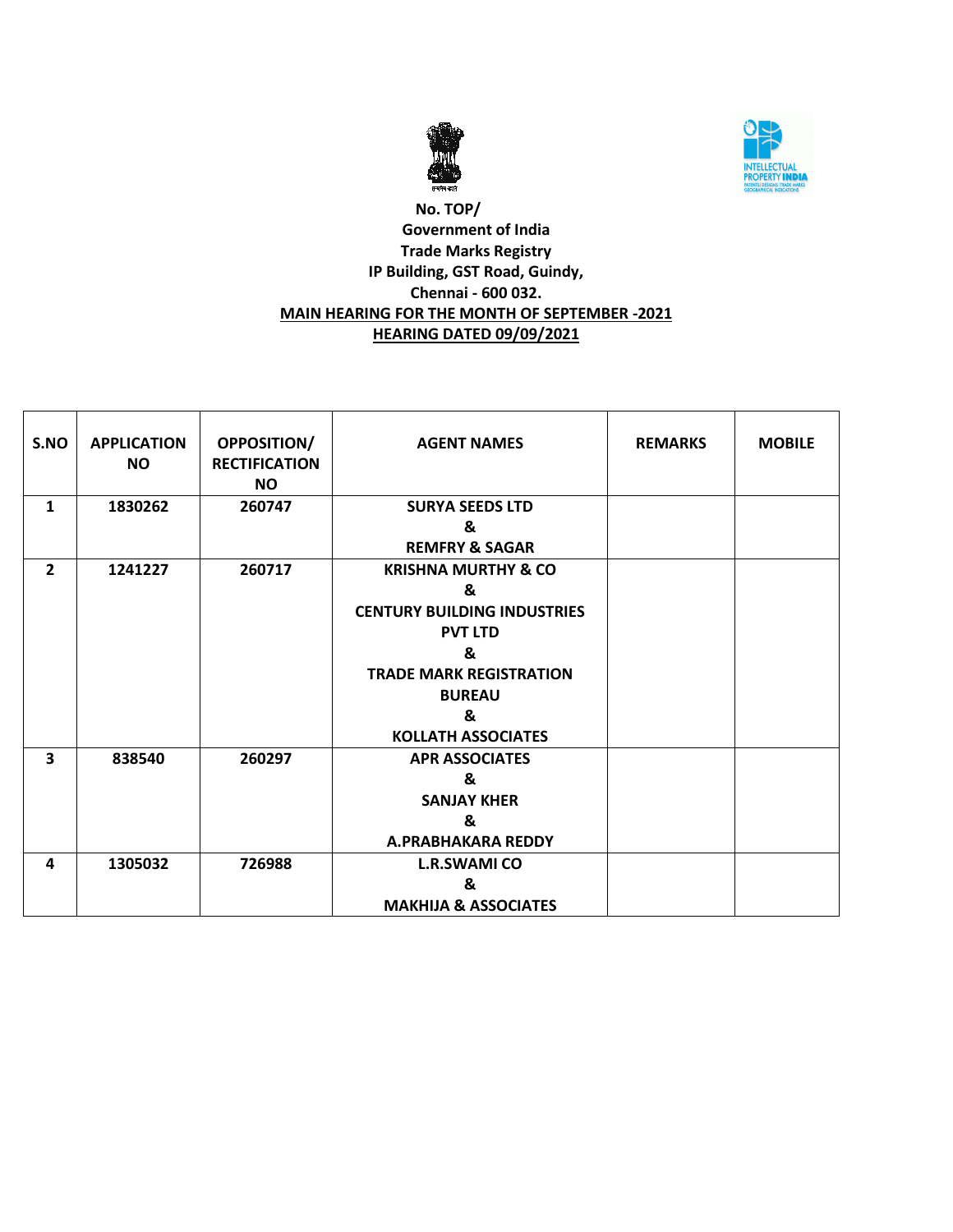



# **No. TOP/ Government of India Trade Marks Registry IP Building, GST Road, Guindy, Chennai - 600 032. OPPOSITION HEARING (TM-5-DELAY, TM-6 DELAY, RULE 45(1) DELAY, RULE 45(1) NOT FILED, RULE 46(1) DELAY, RULE 46(1) NOT FILED & REVIEW PETITION FOR THE MONTH OF SEPTEMBER -2021 HEARING DATED 09/09/2021**

| S.NO           | <b>APPLICATION</b><br><b>NO</b> | <b>OPPOSITION/</b><br><b>RECTIFICATION</b><br><b>NO</b> | <b>AGENT NAMES</b>                                                                     | <b>REMARKS</b> | <b>MOBILE</b> |
|----------------|---------------------------------|---------------------------------------------------------|----------------------------------------------------------------------------------------|----------------|---------------|
| $\mathbf{1}$   | 3532776                         | 903228                                                  | <b>MADHUSUDAN PUTTA</b><br>&<br><b>V.A.ASSOCIATES</b>                                  |                |               |
| $\overline{2}$ | 2299675                         | 913900                                                  | <b>PUTHRAN &amp; ASSOCIATES</b><br>&<br><b>SHUKLA TRADE MARK COMPANY</b>               |                |               |
| 3              | 2572507                         | 870540                                                  | <b>JUS PRO LEGAL SERVICES</b><br>&<br><b>PRG ASSOCIATES</b>                            |                |               |
| 4              | 2252177                         | 897845                                                  | <b>A.V.NATHAN ASSOCIATES</b><br>&<br><b>D.P.AHUJA &amp; CO</b>                         |                |               |
| 5              | 3675154                         | 918869                                                  | <b>M.NAGARAJAN</b><br>&<br><b>UNIMARKS LEGAL SOLUTIONS</b>                             |                |               |
| 6              | 3619412                         | 918780                                                  | <b>DEEPAK VAID</b><br>&<br><b>USHA A. CHANDRASEKHAR</b>                                |                |               |
| $\overline{7}$ | 3256875                         | 916498                                                  | <b>GUDWILL &amp; GOODWILL</b><br>&<br><b>SUN PHARMA LABORATORIES</b><br><b>LIMITED</b> |                |               |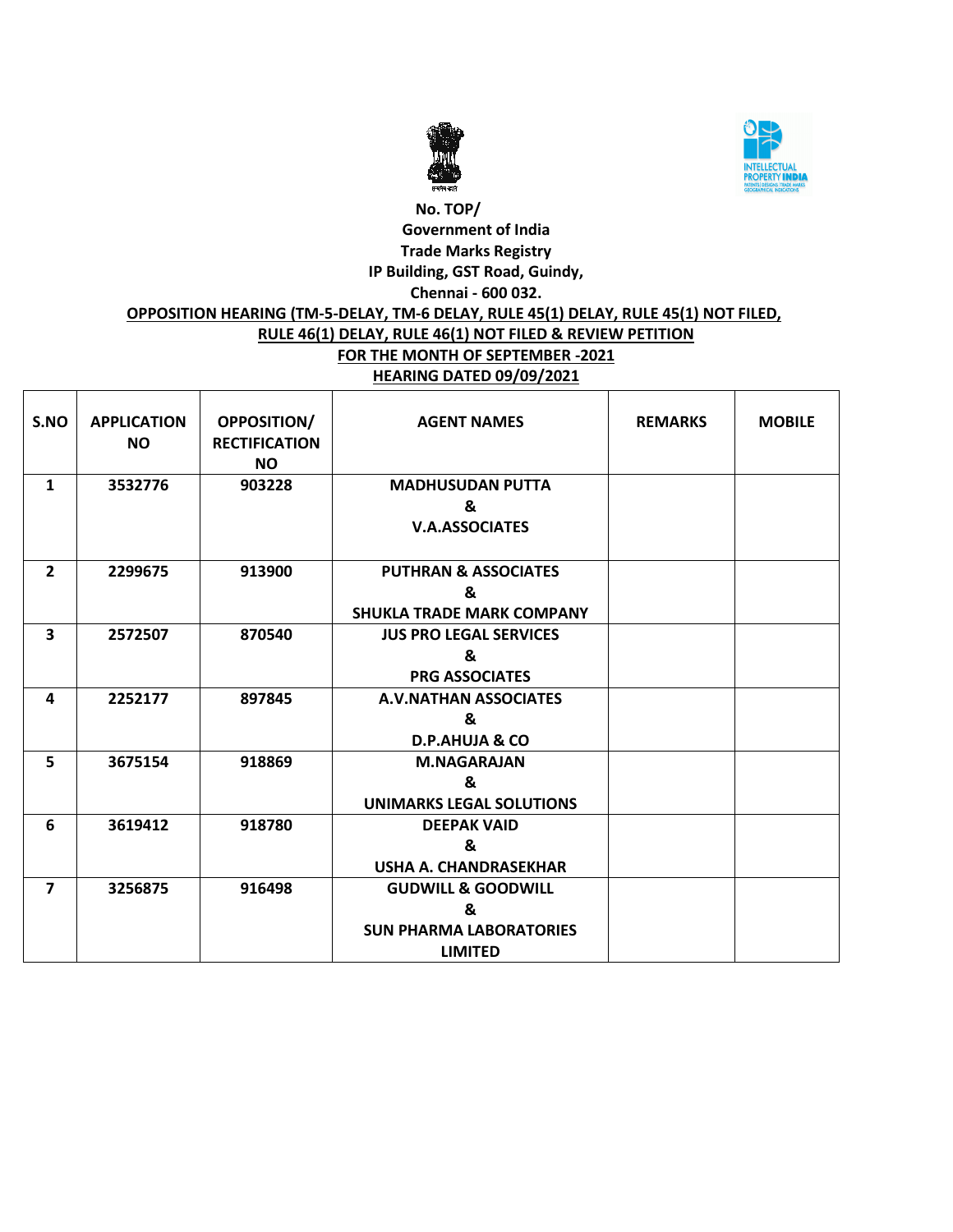| S.NO | <b>APPLICATION</b><br><b>NO</b> | <b>OPPOSITION/</b><br><b>RECTIFICATION</b><br><b>NO</b> | <b>AGENT NAMES</b>                                                     | <b>REMARKS</b> | <b>MOBILE</b> |
|------|---------------------------------|---------------------------------------------------------|------------------------------------------------------------------------|----------------|---------------|
| 8    | 3653436                         | 918446                                                  | <b>S.LOGANATHAN</b><br>&<br><b>ASHOKA TRADE MARKS CO</b>               |                |               |
| 9    | 3050807                         | 918447                                                  | <b>PREM RAJA KUMARI</b><br>&<br><b>ASHOKA TRADE MARKS CO</b>           |                |               |
| 10   | 3539939                         | 903270                                                  | <b>LEX EXIGO</b><br>&<br><b>ASHOK KUMAR</b><br><b>J.DAGA, ADVOCATE</b> |                |               |
| 11   | 2988812                         | 903549                                                  | <b>ALTACIT GLOBAL</b><br>&<br><b>MAHTTA &amp; CO</b>                   |                |               |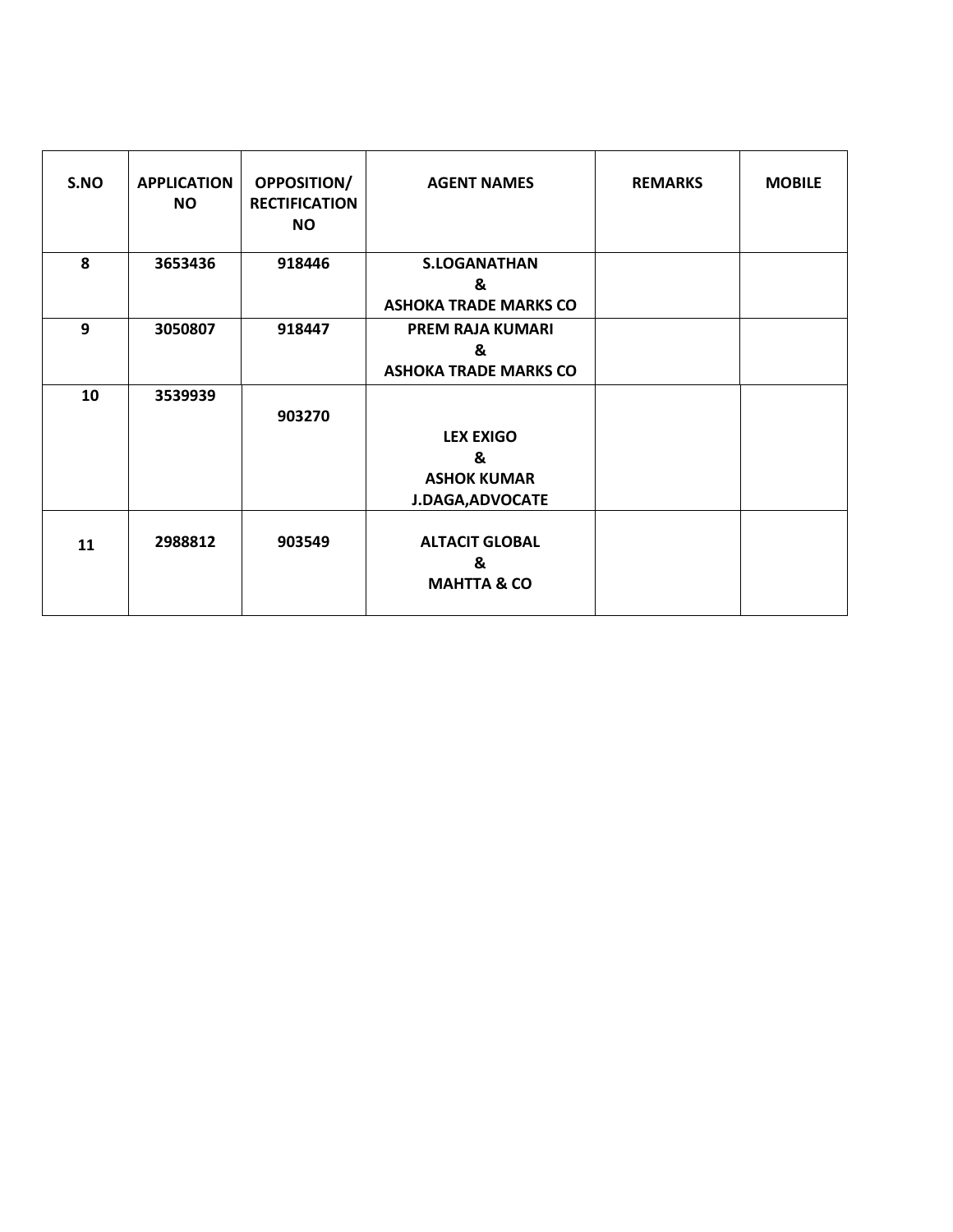



# **No. TOP/ Government of India Trade Marks Registry IP Building, GST Road, Guindy, Chennai - 600 032. MAIN HEARING FOR THE MONTH OF SEPTEMBER -2021 HEARING DATED 13/09/2021**

| S.NO | <b>APPLICATION</b><br><b>NO</b> | <b>OPPOSITION/</b><br><b>RECTIFICATION</b><br><b>NO</b> | <b>AGENT NAMES</b>               | <b>REMARKS</b> | <b>MOBILE</b> |
|------|---------------------------------|---------------------------------------------------------|----------------------------------|----------------|---------------|
| 1    | 1766835                         | 260866                                                  | <b>BUSINESS MARK</b>             |                |               |
|      |                                 |                                                         | &                                |                |               |
|      |                                 |                                                         | <b>V.RAVI, ADVOCATE</b>          |                |               |
| 2    | 891147                          | 260816                                                  | A.PRABHAKARA REDDY               |                |               |
|      |                                 |                                                         | &                                |                |               |
|      |                                 |                                                         | <b>G.S.RIJHWANI &amp; CO</b>     |                |               |
| 3    | 1643823                         | 260787                                                  | <b>L.R.SWAMI CO</b>              |                |               |
|      |                                 |                                                         | &                                |                |               |
|      |                                 |                                                         | <b>P.V.S.GIRIDHAR ASSOCIATES</b> |                |               |
|      |                                 |                                                         |                                  |                |               |
|      |                                 |                                                         |                                  |                |               |
|      |                                 |                                                         |                                  |                |               |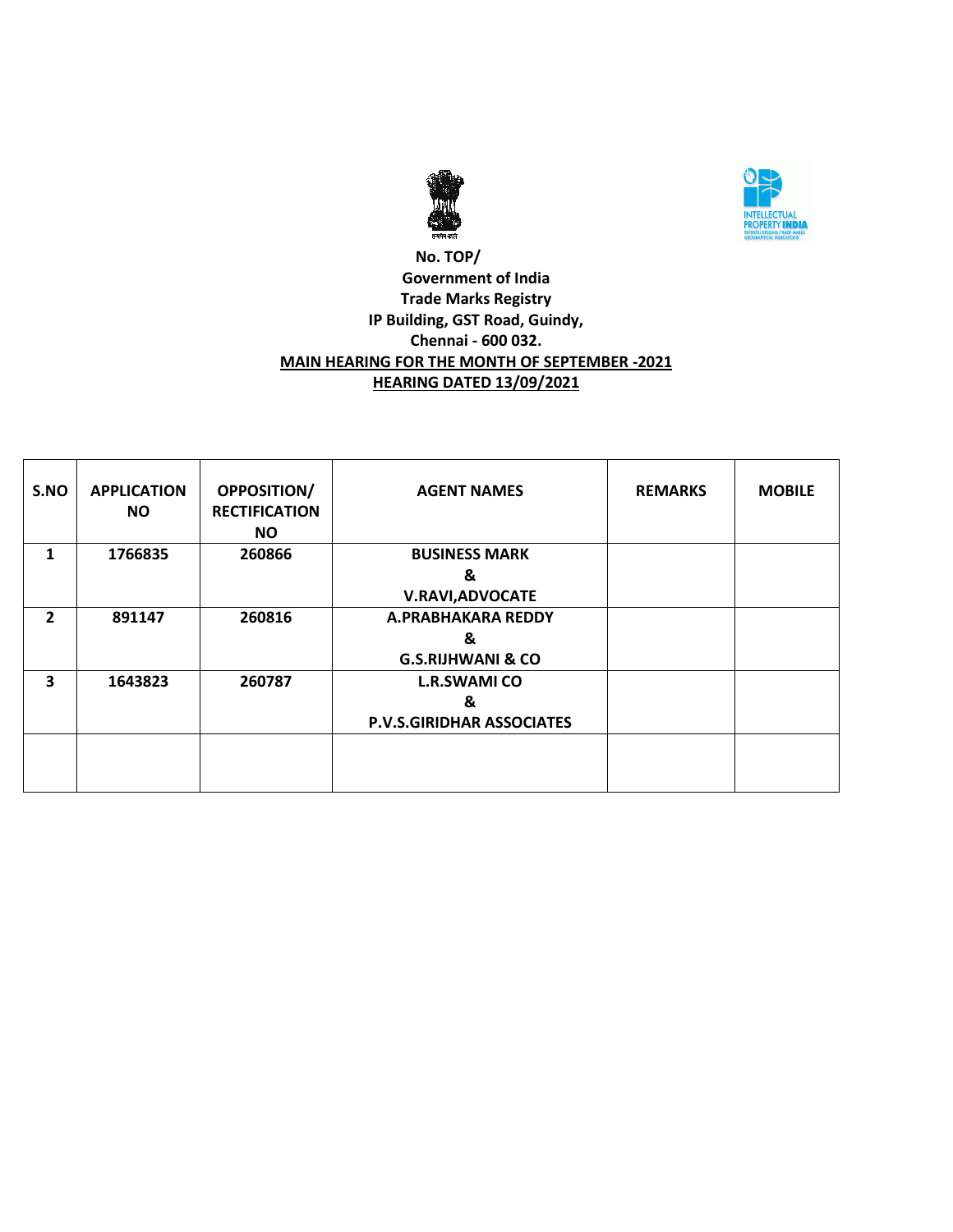



## **No. TOP/ Government of India Trade Marks Registry IP Building, GST Road, Guindy, Chennai - 600 032. OPPOSITION HEARING (TM-5-DELAY, TM-6 DELAY, RULE 45(1) DELAY, RULE 45(1) NOT FILED, RULE 46(1) DELAY, RULE 46(1) NOT FILED & REVIEW PETITION FOR THE MONTH OF SEPTEMBER -2021 HEARING DATED 13/09/2021**

| S.NO                    | <b>APPLICATION</b><br><b>NO</b> | OPPOSITION/<br><b>RECTIFICATION</b><br><b>NO</b> | <b>AGENT NAMES</b>               | <b>REMARKS</b> | <b>MOBILE</b> |
|-------------------------|---------------------------------|--------------------------------------------------|----------------------------------|----------------|---------------|
| $\mathbf{1}$            | 3401402                         | 921941                                           |                                  |                |               |
|                         |                                 |                                                  | LE INTELLIGENSIA                 |                |               |
|                         |                                 |                                                  | &                                |                |               |
|                         |                                 |                                                  | <b>VISHESH AND ASSOCIATES</b>    |                |               |
| $\overline{2}$          | 3406921                         | 886449                                           | <b>MUHAMMED HASHIM K</b>         |                |               |
|                         |                                 |                                                  | &                                |                |               |
|                         |                                 |                                                  | <b>BHANSALI &amp; ASSOCIATES</b> |                |               |
| $\overline{\mathbf{3}}$ | 2442606                         | 931622                                           |                                  |                |               |
|                         |                                 |                                                  | <b>L.R.SWAMI CO</b>              |                |               |
|                         |                                 |                                                  | &                                |                |               |
|                         |                                 |                                                  | <b>BANSAL &amp; COMPANY</b>      |                |               |
| 4                       | 3753753                         | 941780                                           | <b>PRADEEP P.L.</b>              |                |               |
|                         |                                 |                                                  | &                                |                |               |
|                         |                                 |                                                  | <b>THEKOTTAY</b>                 |                |               |
|                         |                                 |                                                  | &                                |                |               |
|                         |                                 |                                                  | <b>CHHAYA DEVI</b>               |                |               |
| 5                       | 3440932                         | 920637                                           | <b>RAO &amp; RAO</b>             |                |               |
|                         |                                 |                                                  | &                                |                |               |
|                         |                                 |                                                  | <b>TYAGI CERTIFICATIONS</b>      |                |               |
| 6                       | 3511573                         | 920713                                           | <b>A.V.NATHAN ASSOCIATES</b>     |                |               |
|                         |                                 |                                                  | &                                |                |               |
|                         |                                 |                                                  | <b>NANAVATI &amp; NANAVATI</b>   |                |               |
|                         |                                 |                                                  | <b>ADVOCATES</b>                 |                |               |
| $\overline{\mathbf{z}}$ | 3590511                         | 983824                                           | <b>VANCHINATHAN</b>              |                |               |
|                         |                                 |                                                  | &                                |                |               |
|                         |                                 |                                                  | <b>MAHTTA &amp; CO</b>           |                |               |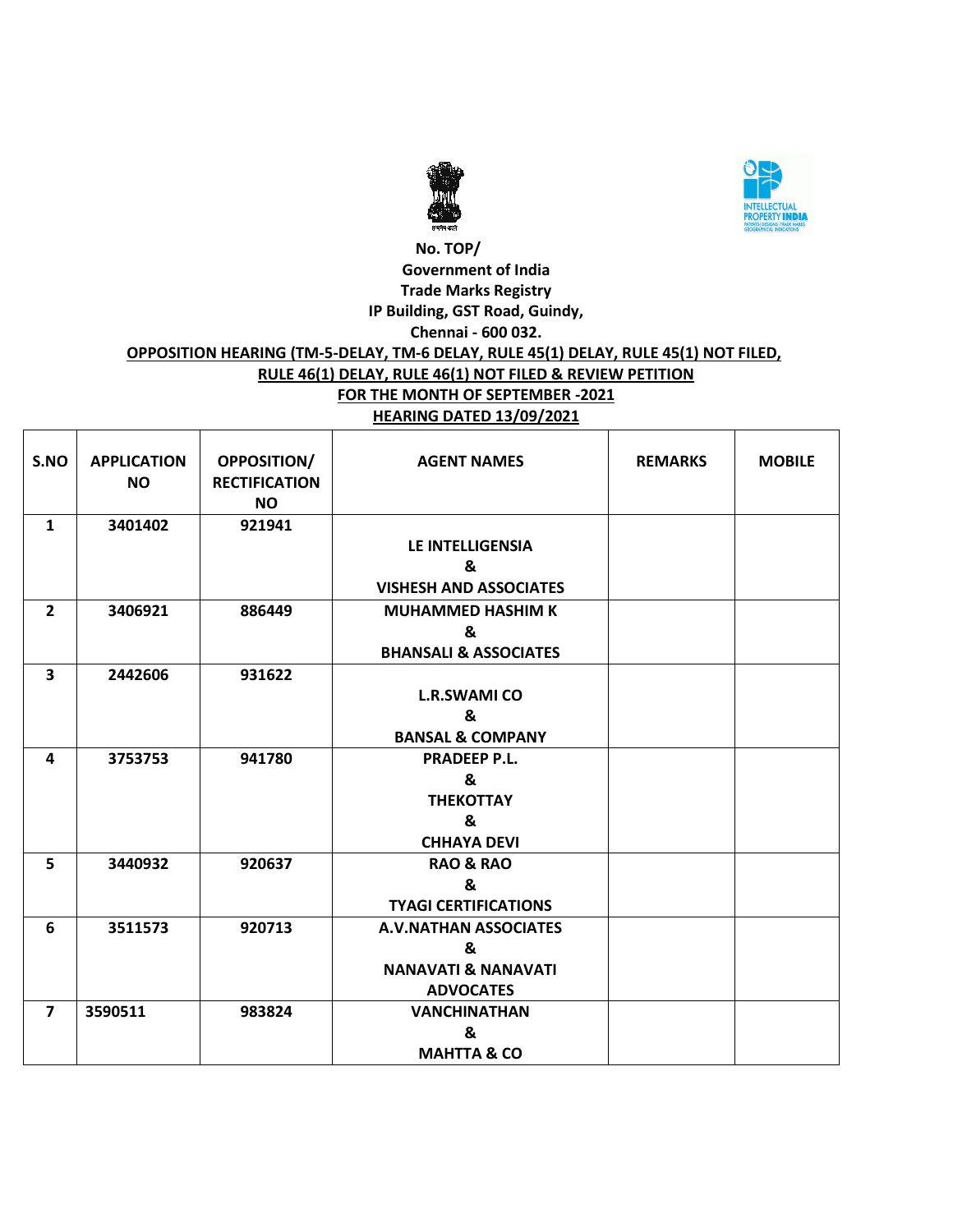| S.NO | <b>APPLICATION</b><br><b>NO</b> | <b>OPPOSITION/</b><br><b>RECTIFICATION</b><br><b>NO</b> | <b>AGENT NAMES</b>               | <b>REMARKS</b> | <b>MOBILE</b> |
|------|---------------------------------|---------------------------------------------------------|----------------------------------|----------------|---------------|
| 8    | 3531656                         | 927156                                                  | <b>VANCHINATHAN</b>              |                |               |
|      |                                 |                                                         | &                                |                |               |
|      |                                 |                                                         | <b>NEGI REGISTRATION SERVICE</b> |                |               |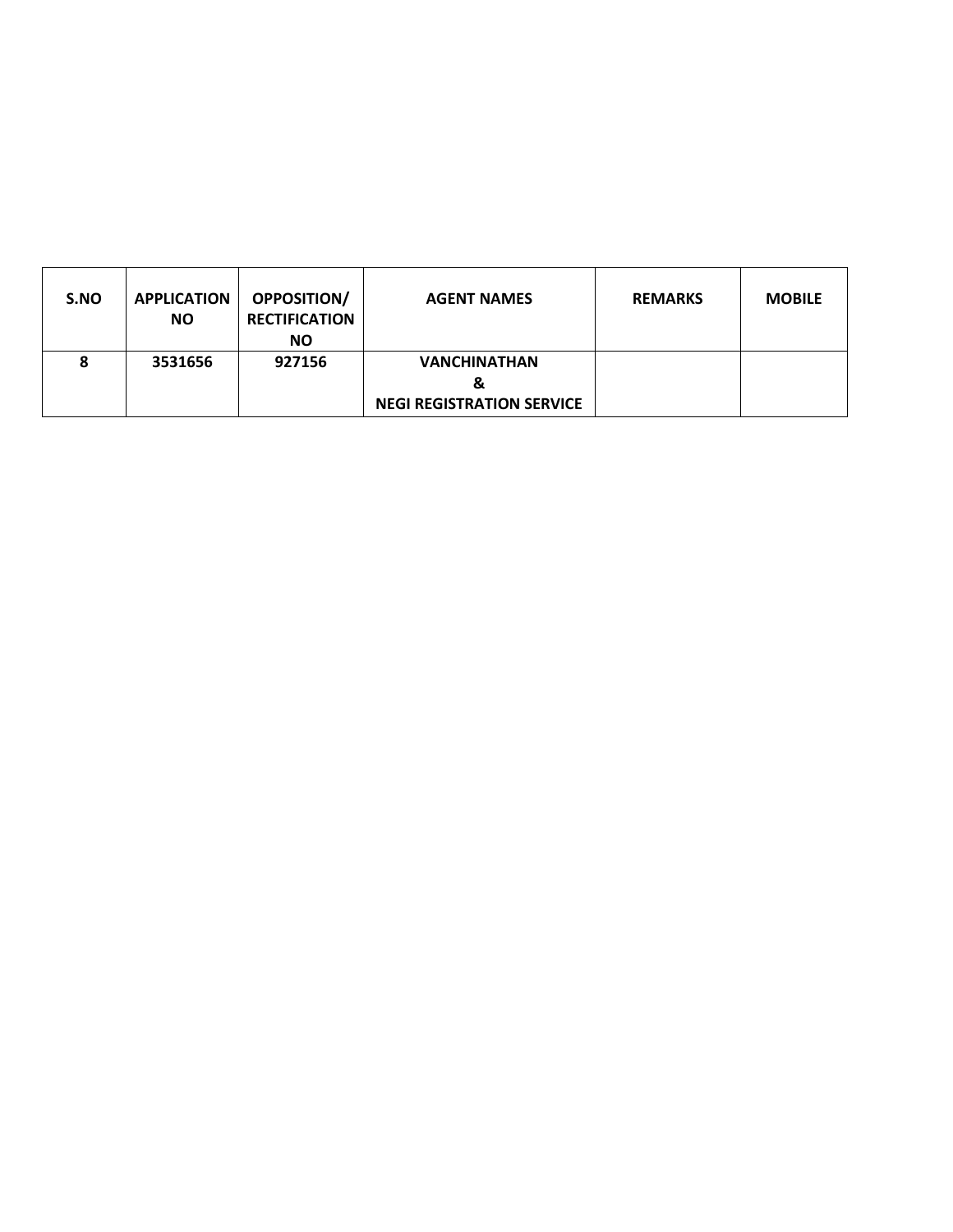



# **No. TOP/ Government of India Trade Marks Registry IP Building, GST Road, Guindy, Chennai - 600 032. MAIN HEARING FOR THE MONTH OF SEPTEMBER -2021 HEARING DATED /14/09/2021**

| S.NO | <b>APPLICATION</b><br><b>NO</b> | <b>OPPOSITION/</b><br><b>RECTIFICATION</b><br><b>NO</b> | <b>AGENT NAMES</b>                | <b>REMARKS</b> | <b>MOBILE</b> |
|------|---------------------------------|---------------------------------------------------------|-----------------------------------|----------------|---------------|
|      | 1721349                         | 260963                                                  | P.C.N.RAGHUPATHY                  |                |               |
|      |                                 |                                                         | &                                 |                |               |
|      |                                 |                                                         | <b>DELHI REGISTRATION SERVICE</b> |                |               |
| 2    | 1555854                         | 260889                                                  | P.C.N.RAGHUPATHY                  |                |               |
|      |                                 |                                                         | &                                 |                |               |
|      |                                 |                                                         | <b>DELHI REGISTRATION SERVICE</b> |                |               |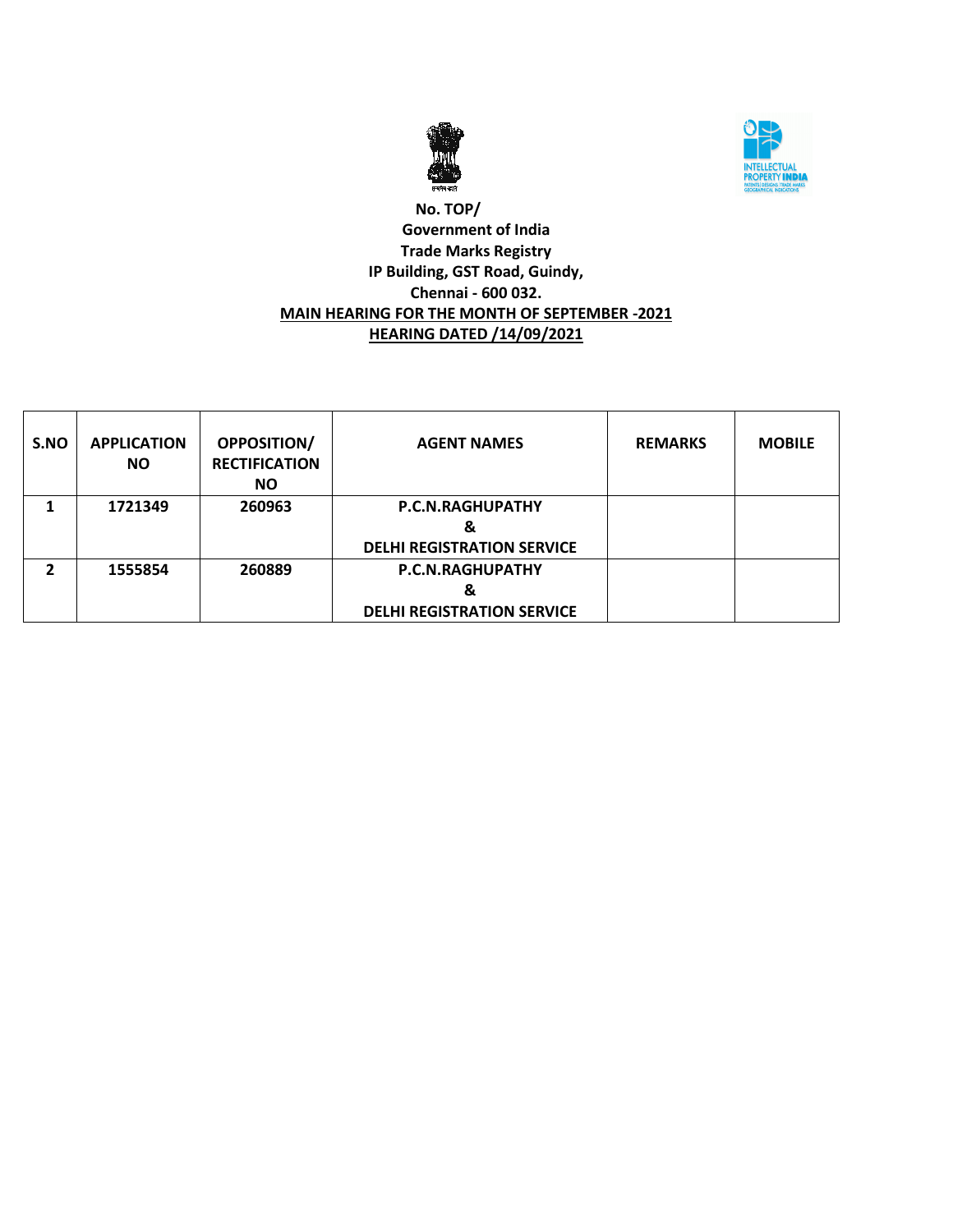



# **No. TOP/ Government of India Trade Marks Registry IP Building, GST Road, Guindy, Chennai - 600 032. OPPOSITION HEARING (TM-5-DELAY, TM-6 DELAY, RULE 45(1) DELAY, RULE 45(1) NOT FILED, RULE 46(1) DELAY, RULE 46(1) NOT FILED & REVIEW PETITION FOR THE MONTH OF SEPTEMBER -2021 HEARING DATED 14/09/2021**

| S.NO           | <b>APPLICATION</b><br><b>NO</b> | <b>OPPOSITION/</b><br><b>RECTIFICATION</b><br><b>NO</b> | <b>AGENT NAMES</b>                                                               | <b>REMARKS</b> | <b>MOBILE</b> |
|----------------|---------------------------------|---------------------------------------------------------|----------------------------------------------------------------------------------|----------------|---------------|
| $\mathbf{1}$   | 3440946                         | 888471                                                  | <b>RAO &amp; RAO</b><br>&<br><b>Y.J.TRIVEDI &amp; CO</b>                         |                |               |
| $\overline{2}$ | 3388419                         | 922812                                                  | <b>L.R.SWAMI CO</b><br>&<br><b>CHAKRABORTY &amp; ASSOCIATES</b>                  |                |               |
| 3              | 3710782                         | 938617                                                  | <b>VANCHINATHAN</b><br>&<br><b>RAJESH PRAVEEN KUMAR</b>                          |                |               |
| 4              | 3739115                         | 942108                                                  | <b>ANJALI MOTHA</b><br>&<br><b>K &amp; S PARTNERS</b>                            |                |               |
| 5              | 3294284                         | 977682                                                  | <b>LAWYERS ARCADE</b><br>&<br><b>RPG LIFE SCIENCES LIMITED</b>                   |                |               |
| 6              | 3404158                         | 922041                                                  | <b>EXCELLA GLOBAL SOLUTIONS</b><br>&<br><b>THAKORE JARIWALA &amp; ASSOCIATES</b> |                |               |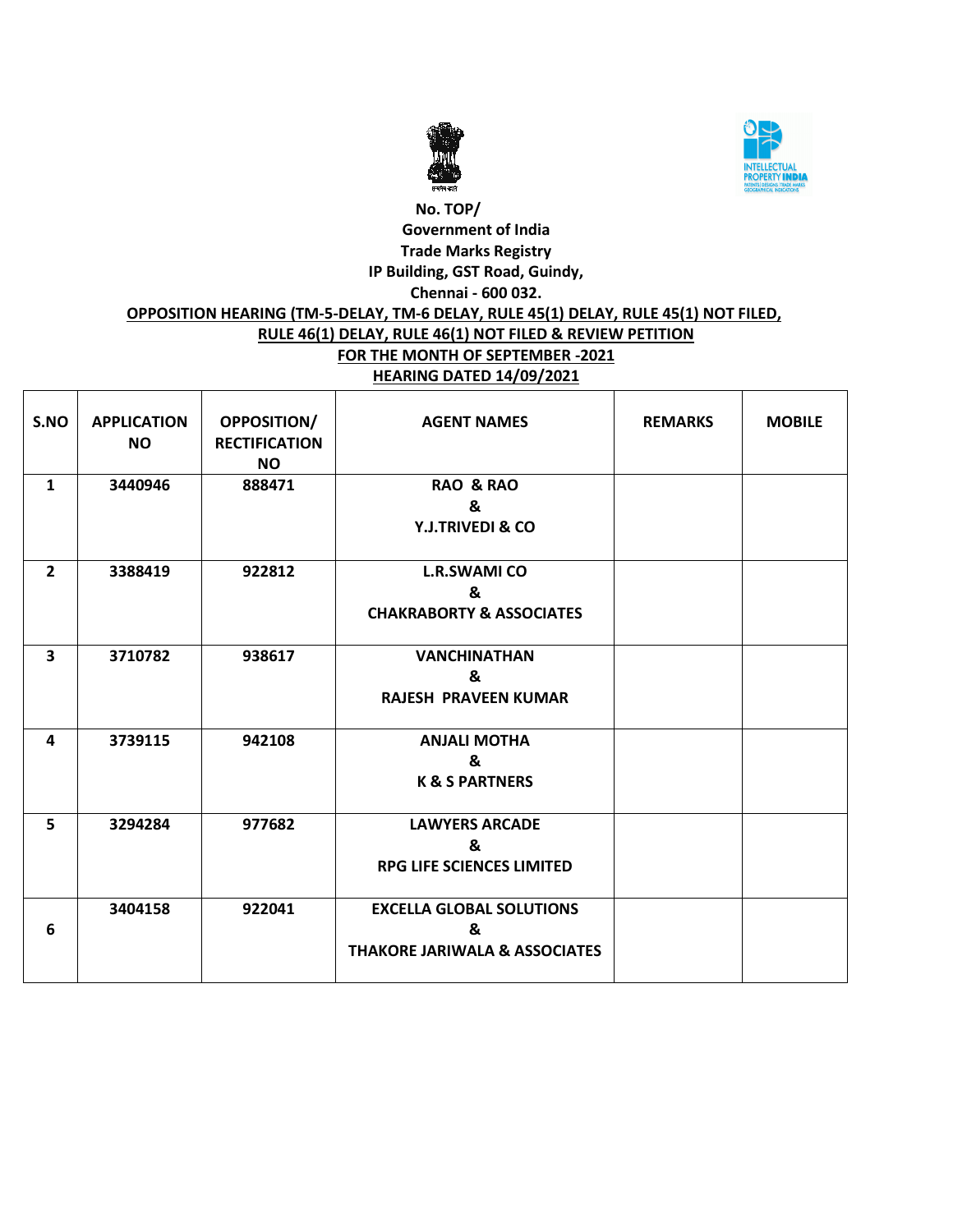| S.NO           | <b>APPLICATION</b><br><b>NO</b> | <b>OPPOSITION/</b><br><b>RECTIFICATION</b><br><b>NO</b> | <b>AGENT NAMES</b>                                                       | <b>REMARKS</b> | <b>MOBILE</b> |
|----------------|---------------------------------|---------------------------------------------------------|--------------------------------------------------------------------------|----------------|---------------|
| $\overline{7}$ | 3744314                         | 941333                                                  | <b>S.LOGANATHAN</b><br>&                                                 |                |               |
|                |                                 |                                                         | <b>SMART BRAIN</b>                                                       |                |               |
| 8              | 3753762                         | 945366                                                  | <b>PRADEESH P.L</b><br>&<br><b>MACE CORPORATE</b><br><b>ASSOCIATES</b>   |                |               |
| 9              | 1259401                         | 251368                                                  | <b>RAO &amp; RAO</b><br>&<br><b>ARORA REGISTRATION</b><br><b>SERVICE</b> |                |               |
|                |                                 |                                                         |                                                                          |                |               |
|                |                                 |                                                         |                                                                          |                |               |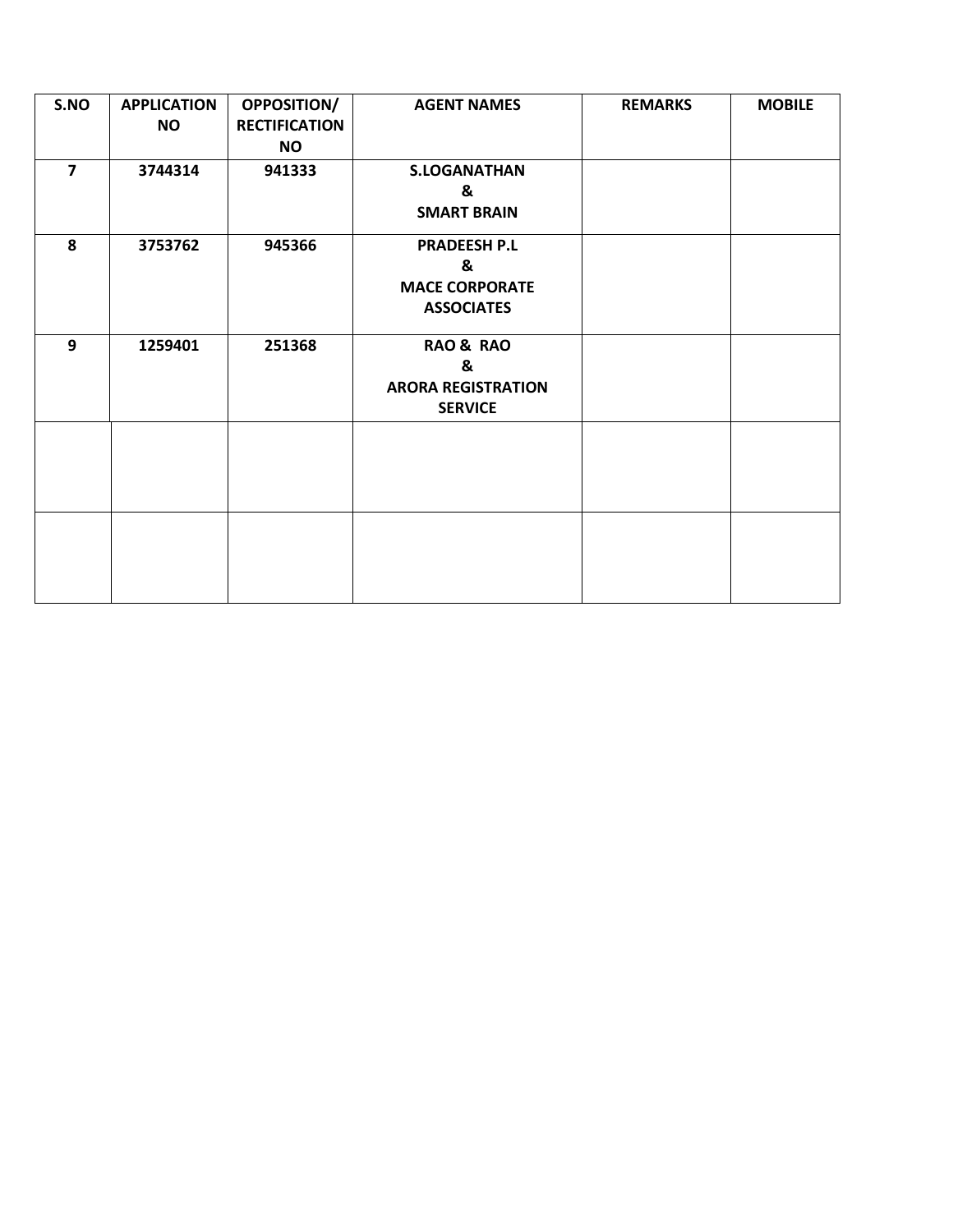



# **No. TOP/ Government of India Trade Marks Registry IP Building, GST Road, Guindy, Chennai - 600 032. MAIN HEARING FOR THE MONTH OF SEPTEMBER -2021 HEARING DATED 15/09/2021**

| S.NO           | <b>APPLICATION</b><br><b>NO</b> | <b>OPPOSITION/</b><br><b>RECTIFICATION</b><br><b>NO</b> | <b>AGENT NAMES</b>                                              | <b>REMARKS</b> | <b>MOBILE</b> |
|----------------|---------------------------------|---------------------------------------------------------|-----------------------------------------------------------------|----------------|---------------|
| $\mathbf{1}$   | 3479336                         |                                                         | <b>ARAVIND KJ</b><br>&<br><b>JUST LAW</b>                       |                |               |
| $\overline{2}$ | 1539604                         | 262066                                                  | <b>GUDWILL &amp; GOODWILL</b><br>&<br><b>SULTHANA JEWELLERY</b> |                |               |
| 3              | 1491095                         | 262067                                                  | <b>GUDWILL &amp; GOODWILL</b><br>&<br><b>SULTHANA JEWELLERY</b> |                |               |
| 4              | 1568808                         | 261827                                                  | <b>R.V.R. ASSOCIATES</b><br>&<br><b>VISHESH AND ASSOCIATES</b>  |                |               |
| 5              | 526913                          | 262074                                                  | <b>L.S.DAVAR &amp; CO</b><br>&<br><b>S.MAJUMDAR &amp; CO</b>    |                |               |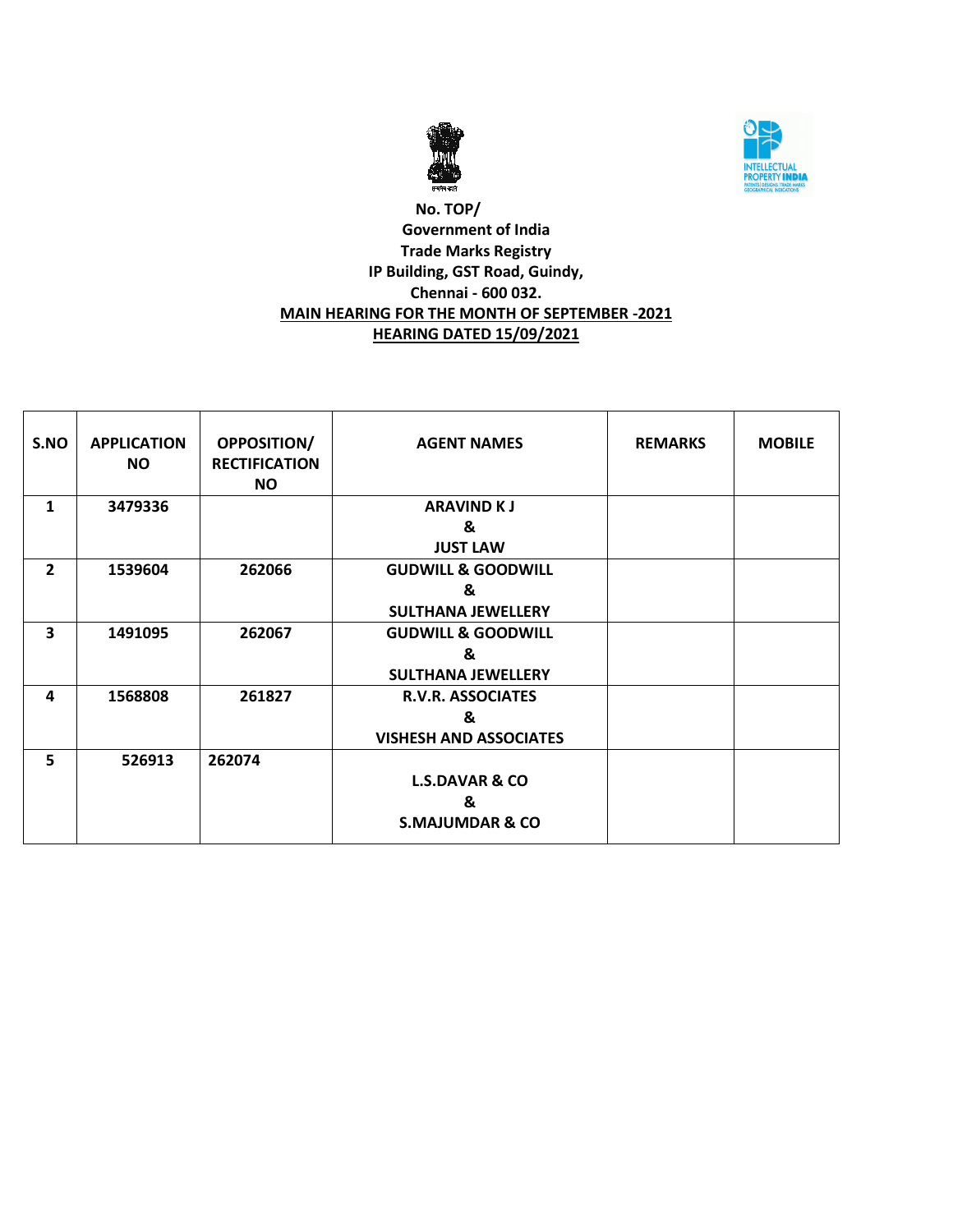



# **No. TOP/ Government of India Trade Marks Registry IP Building, GST Road, Guindy, Chennai - 600 032. OPPOSITION HEARING (TM-5-DELAY, TM-6 DELAY, RULE 45(1) DELAY, RULE 45(1) NOT FILED, RULE 46(1) DELAY, RULE 46(1) NOT FILED & REVIEW PETITION FOR THE MONTH OF SEPTEMBER -2021 HEARING DATED 15/09/2021**

| S.NO           | <b>APPLICATION</b><br><b>NO</b> | <b>OPPOSITION/</b><br><b>RECTIFICATION</b><br><b>NO</b> | <b>AGENT NAMES</b>                                                | <b>REMARKS</b> | <b>MOBILE</b> |
|----------------|---------------------------------|---------------------------------------------------------|-------------------------------------------------------------------|----------------|---------------|
| $\mathbf{1}$   | 3310238                         | 920385                                                  | <b>PUTHRAN ASSOCIATES</b><br>&<br><b>S.SINGH &amp; ASSOCIATES</b> |                |               |
| $\overline{2}$ | 2569786                         | 933496                                                  | <b>REALMLEX</b><br>&<br><b>MACE CORPORATE ASSOCIATES</b>          |                |               |
| 3              | 3212420                         | 905568                                                  | <b>NADAR VENNILA</b><br>&<br><b>Y.J.TRIVEDI &amp; CO</b>          |                |               |
| 4              | 3743980                         | 933791                                                  | <b>L.R.SWAMI CO</b><br>&<br><b>MAHTTA &amp; CO</b>                |                |               |
| 5              | 3638749                         | 935112                                                  | <b>PRG ASSOCIATES</b><br>&<br><b>AJANTA PHARMA LTD</b>            |                |               |
| 6              | 2653205                         | 935491                                                  | <b>G.PARAMESH</b><br>&<br>UNITED OVERSEAS TRADE MARK CO           |                |               |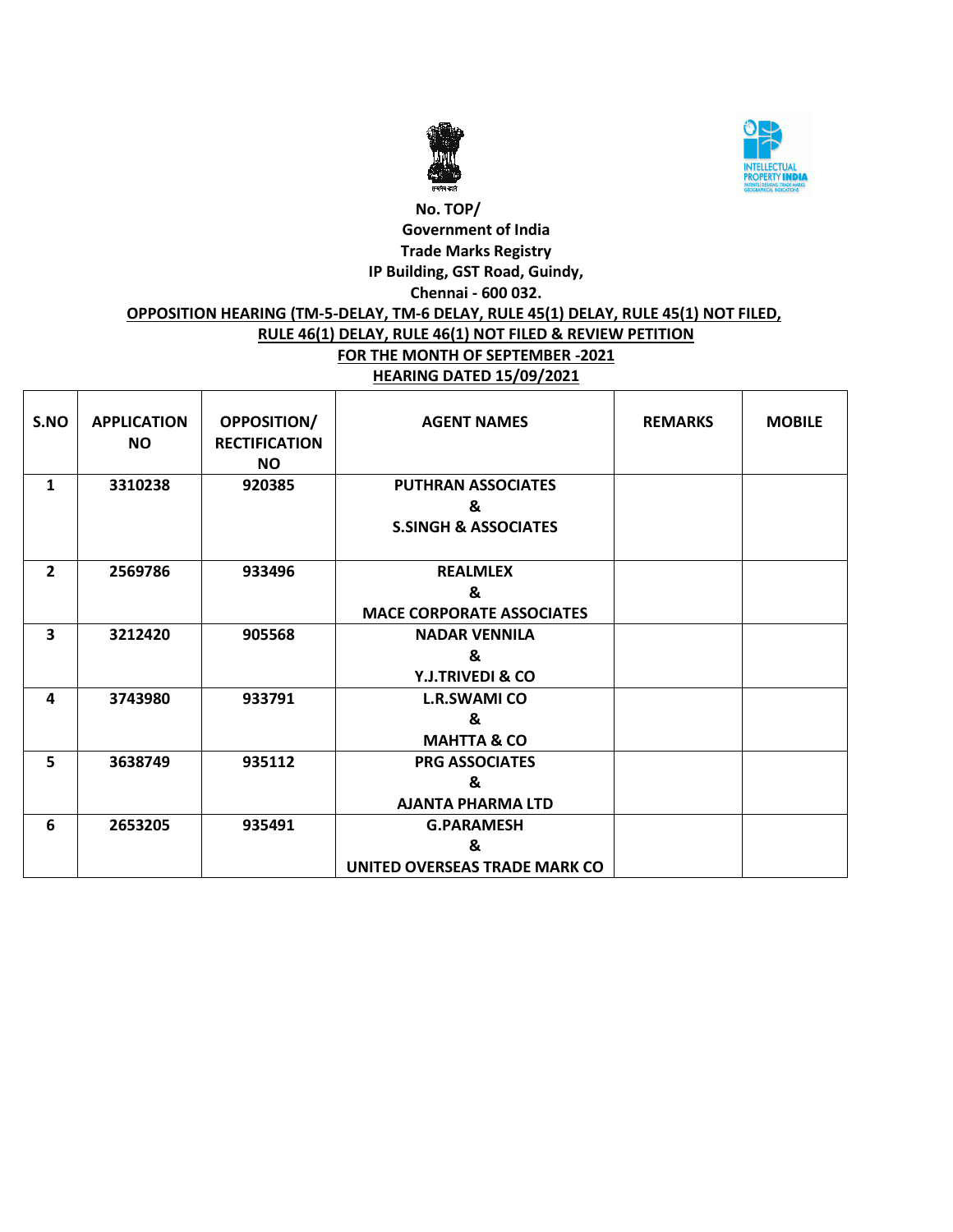| S.NO                    | <b>APPLICATION</b><br><b>NO</b> | OPPOSITION/<br><b>RECTIFICATION</b><br><b>NO</b> | <b>AGENT NAMES</b>                                                 | <b>REMARKS</b> | <b>MOBILE</b> |
|-------------------------|---------------------------------|--------------------------------------------------|--------------------------------------------------------------------|----------------|---------------|
| $\overline{\mathbf{z}}$ | 2441144                         | 935792                                           | <b>DEPENNING &amp; DEPENNING</b><br>&<br><b>T.C.PATEL &amp; CO</b> |                |               |
| 8                       | 3725919                         | 938412                                           | <b>SANJAY H SETHIYA</b><br>&<br><b>R.K.DEWAN &amp; CO</b>          |                |               |
| 9                       | 4088112                         | 996493                                           | <b>VANCHINATHAN</b><br>&<br><b>TRADE MARK PROTEC CO</b>            |                |               |
| 10                      | 1819577                         | 844133                                           | <b>ALMT LEGAL</b><br>&<br><b>PUTHRAN &amp; ASSOCIATES</b>          |                |               |
| 11                      | 3625291                         | 935683                                           | A.V.NATHAN ASSOCIATES<br>&<br><b>REMFRY &amp; SAGAR</b>            |                |               |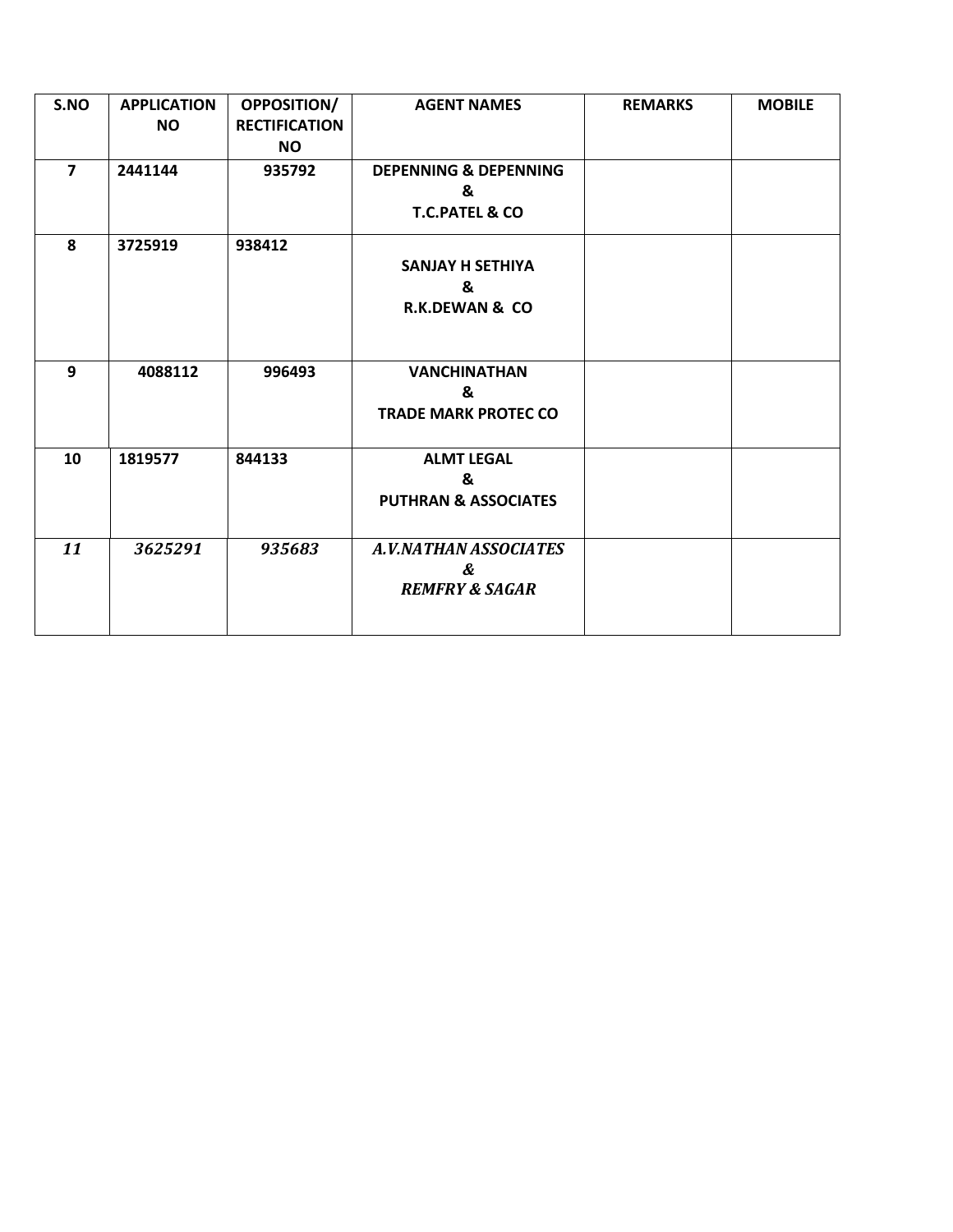



 **No. TOP/ Government of India Trade Marks Registry IP Building, GST Road, Guindy, Chennai - 600 032. MAIN HEARING FOR THE MONTH OF SEPTEMBER -2021 HEARING DATED 16/09/2021**

| S.NO           | <b>APPLICATION</b><br>NO. | <b>OPPOSITION/</b><br><b>RECTIFICATION</b><br>NO. | <b>AGENT NAMES</b>            | <b>REMARKS</b> | <b>MOBILE</b> |
|----------------|---------------------------|---------------------------------------------------|-------------------------------|----------------|---------------|
| 1              | 1563285                   | 262302                                            | <b>RAO &amp; RAO</b>          |                |               |
|                |                           |                                                   | &                             |                |               |
|                |                           |                                                   | <b>GUDWILL &amp; GOODWILL</b> |                |               |
| $\overline{2}$ | 1530787                   | 262356                                            | <b>L.R.SWAMI &amp; CO</b>     |                |               |
|                |                           |                                                   | &                             |                |               |
|                |                           |                                                   | <b>V.A.ASSOCIATES</b>         |                |               |
| 3              | 1740963                   | 262397                                            | ASHOK KUMAR J.DAGA, ADVOCATE  |                |               |
|                |                           |                                                   | &                             |                |               |
|                |                           |                                                   | <b>A.V.NATHAN ASSOCIATES</b>  |                |               |
| 4              | 806111                    | 262654                                            | <b>RAO &amp; RAO</b>          |                |               |
|                |                           |                                                   | &                             |                |               |
|                |                           |                                                   | <b>VERMAIP</b>                |                |               |
|                |                           |                                                   |                               |                |               |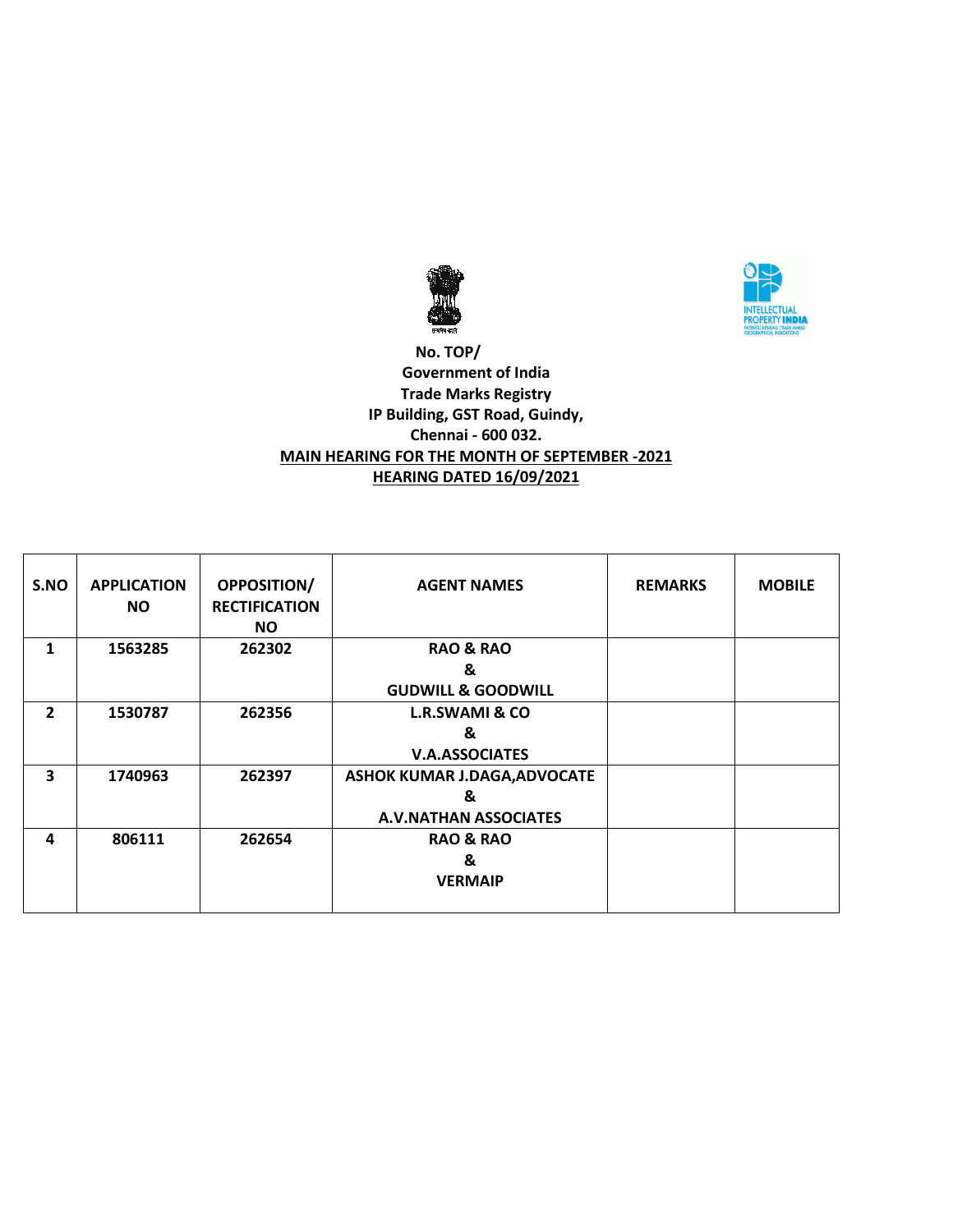



#### **No. TOP/ Government of India Trade Marks Registry IP Building, GST Road, Guindy, Chennai - 600 032.**

# **OPPOSITION HEARING (TM-5-DELAY, TM-6 DELAY, RULE 45(1) DELAY, RULE 45(1) NOT FILED,**

# **RULE 46(1) DELAY, RULE 46(1) NOT FILED & REVIEW PETITION**

# **FOR THE MONTH OF SEPTEMBER -2021**

| S.NO           | <b>APPLICATION</b><br><b>NO</b> | <b>OPPOSITION/</b><br><b>RECTIFICATION</b><br>NO. | <b>AGENT NAMES</b>                                                                   | <b>REMARKS</b> | <b>MOBILE</b> |
|----------------|---------------------------------|---------------------------------------------------|--------------------------------------------------------------------------------------|----------------|---------------|
| 1              | 1819577                         | 844133                                            | <b>ALMT LEGAL</b><br>&<br><b>PUTHRAN &amp; ASSOCIATES</b>                            |                |               |
| $\overline{2}$ | 1322590                         | 257346                                            | <b>RAMNATH</b><br>&<br><b>SUN RISE INTERNATIONAL LABS LTD</b>                        |                |               |
| 3              | 4103287                         | 1029670                                           | <b>SURESH S. SHETTEMMANAVAR</b><br><b>ADVOCATE</b><br>&<br><b>IPR LAW ASSOCIATES</b> |                |               |
| 4              | 2252162                         | 895733                                            | <b>A.V.NATHAN ASSOCIATES</b><br>&<br><b>D.P.AHUJA &amp; CO</b>                       |                |               |
| 5              | 2773966                         | 897069                                            | <b>LEXCURIAE</b><br>&<br><b>ASHOK KUMAR J.DAGA, ADVOCATE</b>                         |                |               |

#### **HEARING DATED 16/09/2021**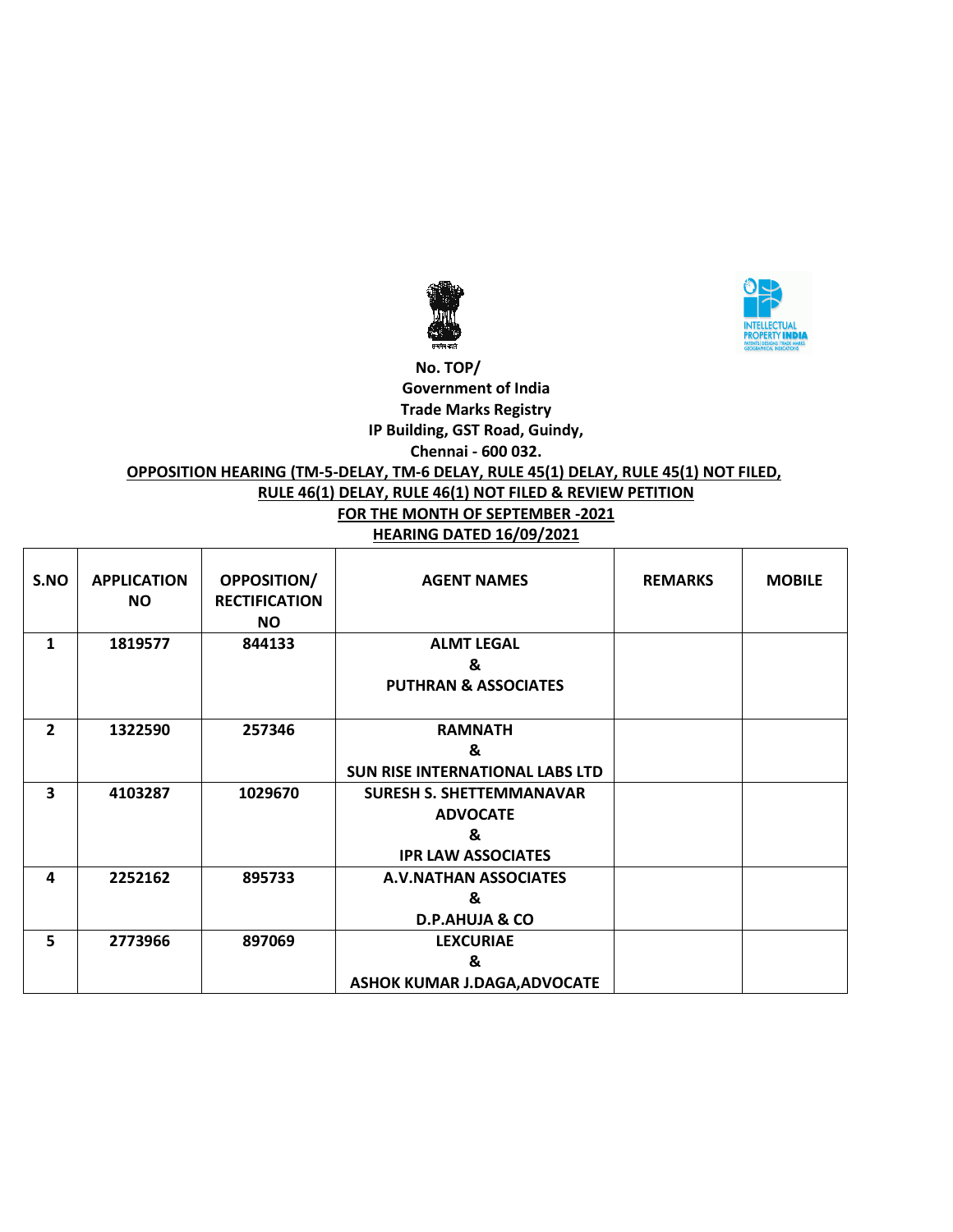| S.NO           | <b>APPLICATION</b> | OPPOSITION/          | <b>AGENT NAMES</b>              | <b>REMARKS</b> | <b>MOBILE</b> |
|----------------|--------------------|----------------------|---------------------------------|----------------|---------------|
|                | <b>NO</b>          | <b>RECTIFICATION</b> |                                 |                |               |
|                |                    | <b>NO</b>            |                                 |                |               |
| 6              | 1357877            | 719721               | <b>RAMNATH</b>                  |                |               |
|                |                    |                      | &                               |                |               |
|                |                    |                      | <b>B.N.POOJARI</b>              |                |               |
|                | 2331426            | 859189               |                                 |                |               |
| $\overline{7}$ |                    |                      | <b>PUTHRAN &amp; ASSOCIATES</b> |                |               |
|                |                    |                      | &                               |                |               |
|                |                    |                      | <b>SEA LINKS</b>                |                |               |
|                |                    |                      |                                 |                |               |
| 8              | 2331426            | 859186               | <b>PUTHRAN &amp; ASSOCIATES</b> |                |               |
|                |                    |                      | &                               |                |               |
|                |                    |                      | <b>SEA LINKS</b>                |                |               |
|                |                    |                      |                                 |                |               |
| 9              | 2331426            | 859187               | <b>PUTHRAN &amp; ASSOCIATES</b> |                |               |
|                |                    |                      | &                               |                |               |
|                |                    |                      | <b>SEA LINKS</b>                |                |               |
|                |                    |                      |                                 |                |               |
| 10             | 2331426            | 859188               | <b>PUTHRAN &amp; ASSOCIATES</b> |                |               |
|                |                    |                      | &                               |                |               |
|                |                    |                      | <b>SEA LINKS</b>                |                |               |
|                |                    |                      |                                 |                |               |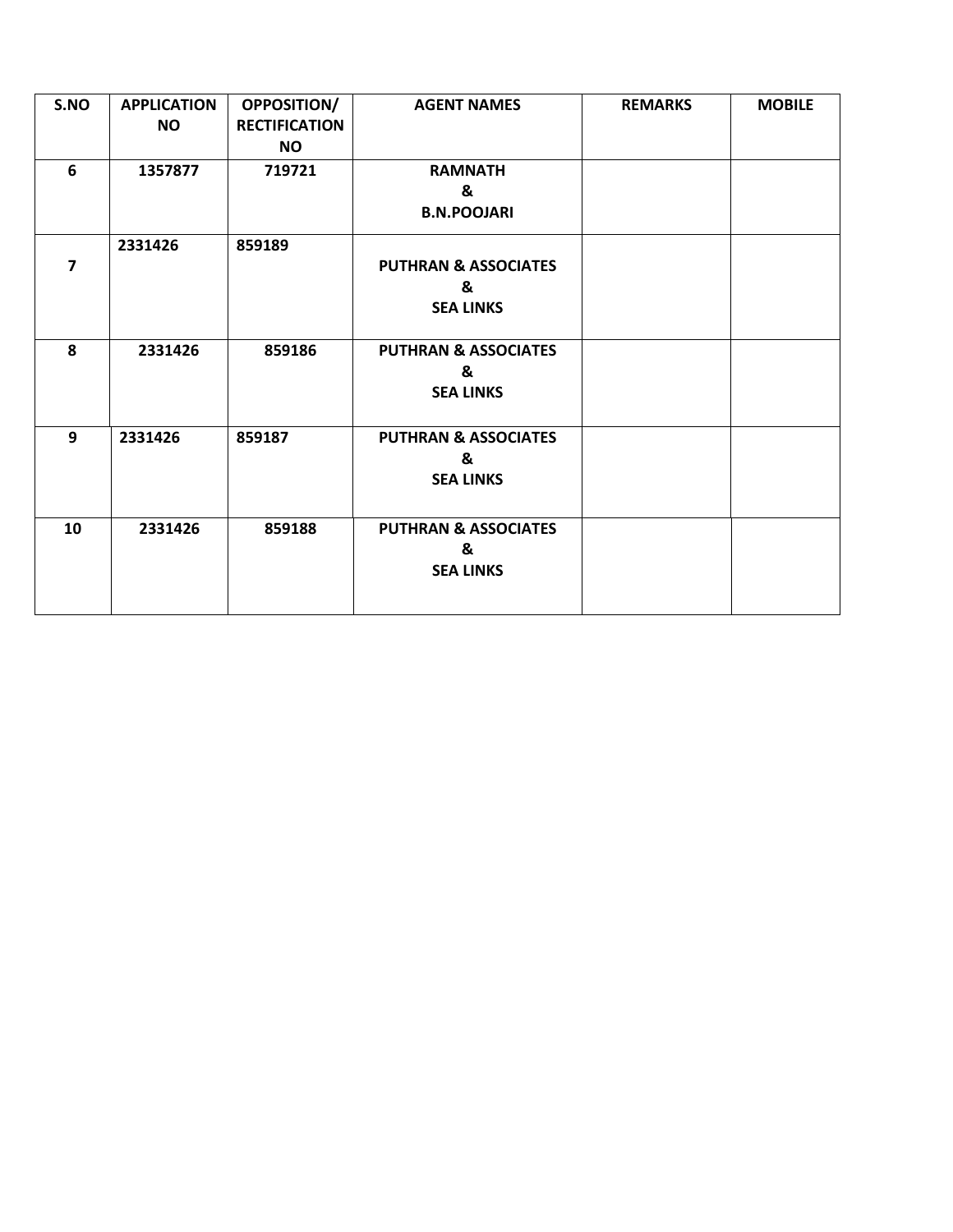



# **No. TOP/ Government of India Trade Marks Registry IP Building, GST Road, Guindy, Chennai - 600 032. MAIN HEARING FOR THE MONTH OF SEPTEMBER -2021 HEARING DATED 20/09/2021**

| S.NO           | <b>APPLICATION</b><br><b>NO</b> | OPPOSITION/<br><b>RECTIFICATION</b><br><b>NO</b> | <b>AGENT NAMES</b>                              | <b>REMARKS</b> | <b>MOBILE</b> |
|----------------|---------------------------------|--------------------------------------------------|-------------------------------------------------|----------------|---------------|
| $\mathbf{1}$   | 1110332                         | 262220                                           | <b>VEERCHAND CHAHAJED</b><br>&                  |                |               |
|                |                                 |                                                  | <b>BHANSALI &amp; ASSOCIATES</b>                |                |               |
| $\overline{2}$ | 815594                          | 262173                                           | <b>APR ASSOCIATES</b>                           |                |               |
|                |                                 |                                                  | &<br>Y.J.TRIVEDI & CO                           |                |               |
| 3              | 1623032                         | 262287                                           | <b>GUDWILL &amp; GOODWILL</b>                   |                |               |
|                |                                 |                                                  | &<br><b>VISHESH AND ASSOCIATES</b>              |                |               |
| 4              | 1537215                         | 262123                                           | <b>GUDWILL &amp; GOODWILL</b><br>&              |                |               |
|                |                                 |                                                  | <b>TRADE MARK REGISTRATION</b><br><b>BUREAU</b> |                |               |
| 5              | 2246010                         |                                                  |                                                 |                |               |
|                |                                 | 934955                                           | <b>KOLKATA TRADE MARK SERVICE</b>               | $57-4$         |               |
|                |                                 |                                                  | &<br><b>ASHOKA TRADE MARKS CO</b>               |                |               |
|                |                                 |                                                  | &                                               |                |               |
|                |                                 |                                                  | <b>KHAITAN &amp; CO</b>                         |                |               |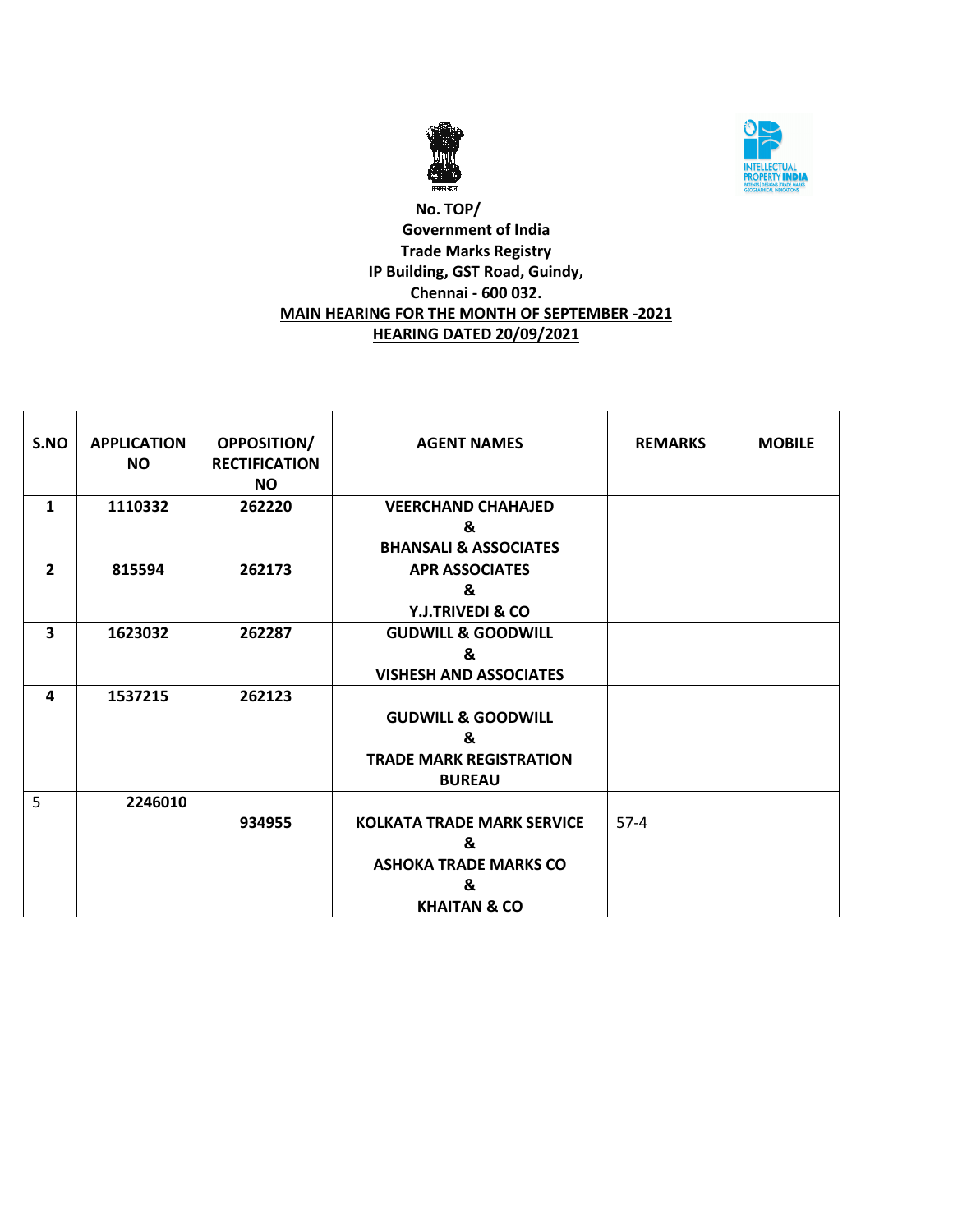



## **No. TOP/ Government of India Trade Marks Registry IP Building, GST Road, Guindy, Chennai - 600 032. OPPOSITION HEARING (TM-5-DELAY, TM-6 DELAY, RULE 45(1) DELAY, RULE 45(1) NOT FILED, RULE 46(1) DELAY, RULE 46(1) NOT FILED & REVIEW PETITION FOR THE MONTH OF SEPTEMBER -2021 HEARING DATED 20/09/2021**

| S.N<br>O       | <b>APPLICATION</b><br><b>NO</b> | <b>OPPOSITION/</b><br><b>RECTIFICATION</b><br><b>NO</b> | <b>AGENT NAMES</b>                                                 | <b>REMARKS</b> | <b>MOBILE</b> |
|----------------|---------------------------------|---------------------------------------------------------|--------------------------------------------------------------------|----------------|---------------|
| $\mathbf{1}$   | 3277074                         | 980941                                                  | THE BUSINESS CYTALYST<br>&<br><b>V RAVI ADVOCATE</b>               |                |               |
| $\overline{2}$ | 2649194                         | 933444                                                  | ASHOK KUMARJ.DAGA, ADVOCATE<br>&<br><b>MAHTTA &amp; CO</b>         |                |               |
| 3              | 3126498                         | 978675                                                  | <b>ALEXIUS IP ATTORNEYS</b><br>&<br><b>ADITYA &amp; ASSOCIATES</b> |                |               |
| 4              | 2916468                         | 899928                                                  | <b>BAGYA RAGHAVAN</b><br>&<br><b>AMARJIT &amp; ASSOCIATES</b>      |                |               |
| 5              | 3539939                         | 903270                                                  | <b>LEX EXIGO</b><br>&<br>ASHOK KUMAR J.DAGA, ADVOCATE              |                |               |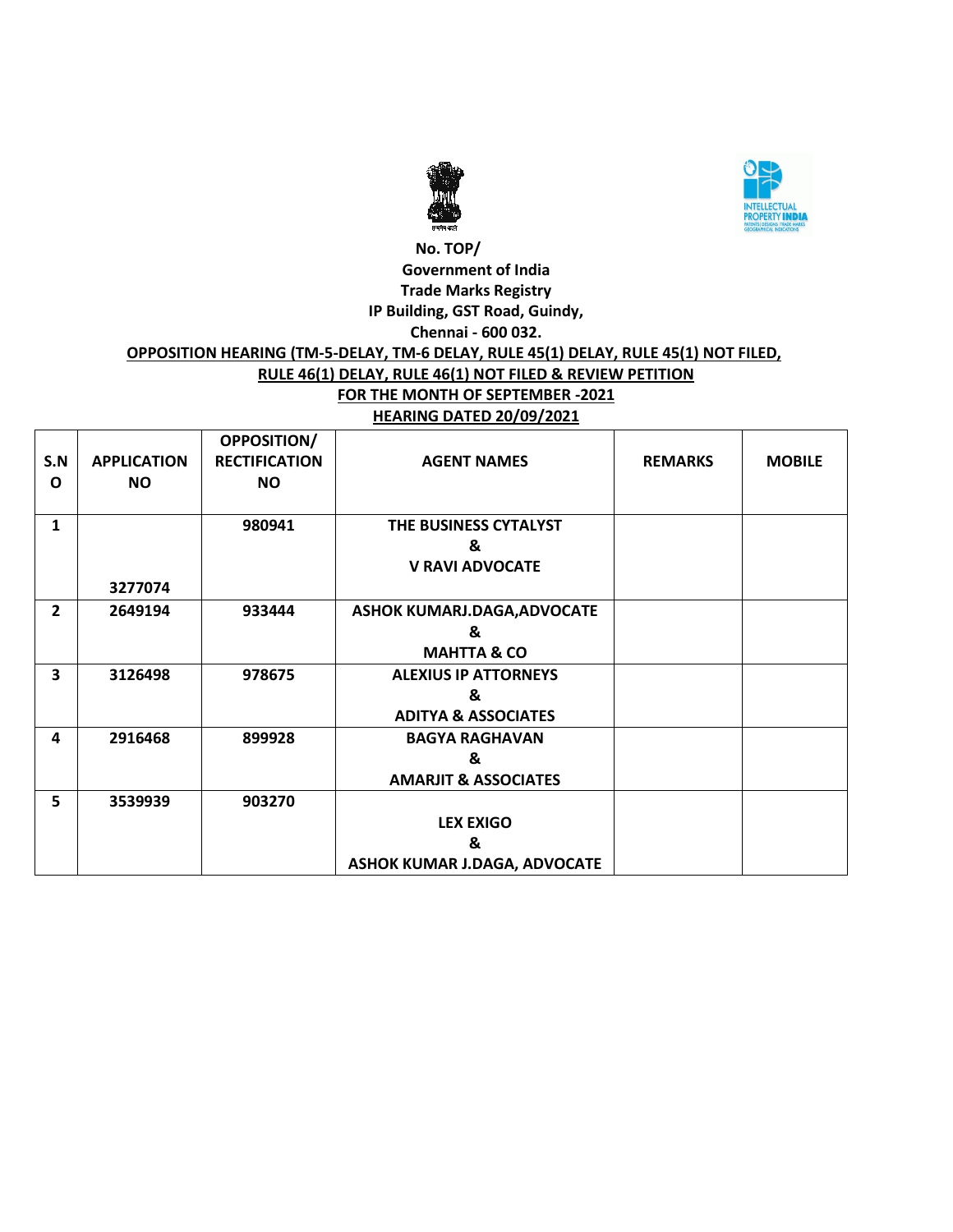| 6              | 2995706 | 903301 | <b>PREMKUMAR GOPALANI</b>         |  |
|----------------|---------|--------|-----------------------------------|--|
|                |         |        | &                                 |  |
|                |         |        | <b>SUN PHARMACEUTICAL</b>         |  |
|                |         |        | <b>INDUSTRIES LTD</b>             |  |
| $\overline{7}$ | 2995706 | 905401 | <b>PREMKUMAR GOPALANI</b>         |  |
|                |         |        | &                                 |  |
|                |         |        | <b>FATEHCHAND C.SHAH &amp; CO</b> |  |
| 8              | 3563654 | 905530 | <b>ALEXIUS IP ATTORNEYS</b>       |  |
|                |         |        | &                                 |  |
|                |         |        | <b>PARLE AGRO PVT LTD</b>         |  |
|                |         |        |                                   |  |
| 9              | 3613448 | 908086 | <b>JOLLY JOHN</b>                 |  |
|                |         |        | &                                 |  |
|                |         |        | <b>AZB &amp; PARTNERS</b>         |  |
|                |         |        |                                   |  |
| 10             | 3572523 | 909279 | <b>S.BALAJANAKI</b>               |  |
|                |         |        | &                                 |  |
|                |         |        | <b>LALL &amp; SETHI</b>           |  |
|                |         |        |                                   |  |
| 11             | 3702585 | 932578 | <b>PRG ASSOCIATES</b>             |  |
|                |         |        | &                                 |  |
|                |         |        | <b>BOAZZ LAW CHAMBER</b>          |  |
|                |         |        |                                   |  |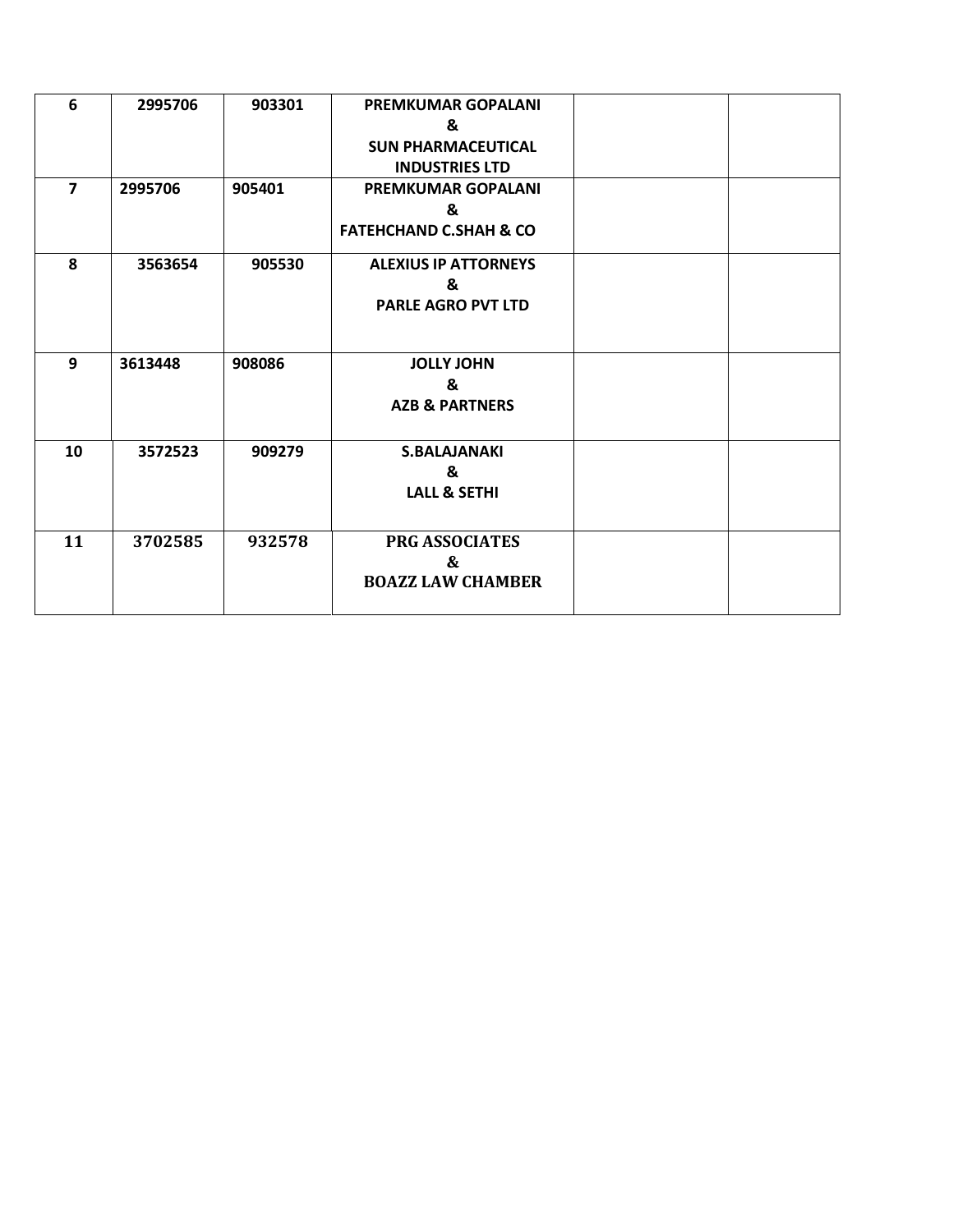



# **No. TOP/ Government of India Trade Marks Registry IP Building, GST Road, Guindy, Chennai - 600 032. MAIN HEARING FOR THE MONTH OF SEPTEMBER -2021 HEARING DATED 21/09/2021**

| S.NO         | <b>APPLICATION</b> | <b>OPPOSITION/</b>                | <b>AGENT NAMES</b>        | <b>REMARKS</b> | <b>MOBILE</b> |
|--------------|--------------------|-----------------------------------|---------------------------|----------------|---------------|
|              | <b>NO</b>          | <b>RECTIFICATION</b><br><b>NO</b> |                           |                |               |
| 1            | 1668764            | 261392                            | <b>RAO &amp; RAO</b>      |                |               |
|              |                    |                                   | &                         |                |               |
|              |                    |                                   | <b>SURESH &amp; CO</b>    |                |               |
| $\mathbf{2}$ | 943404             | 262445                            | <b>P.C.N. RAGHUPATHY</b>  |                |               |
|              |                    |                                   | &                         |                |               |
|              |                    |                                   | <b>L.S.DAVAR &amp; CO</b> |                |               |
| 3            | 1580745            | 253549                            | <b>L.R.SWAMI CO</b>       |                |               |
|              |                    |                                   | &                         |                |               |
|              |                    |                                   | <b>DIWAN ADVOCATES</b>    |                |               |
| 4            | 1584828            | 262535                            | <b>L.R.SWAMI CO</b>       |                |               |
|              |                    |                                   | &                         |                |               |
|              |                    |                                   | <b>DIWAN ADVOCATES</b>    |                |               |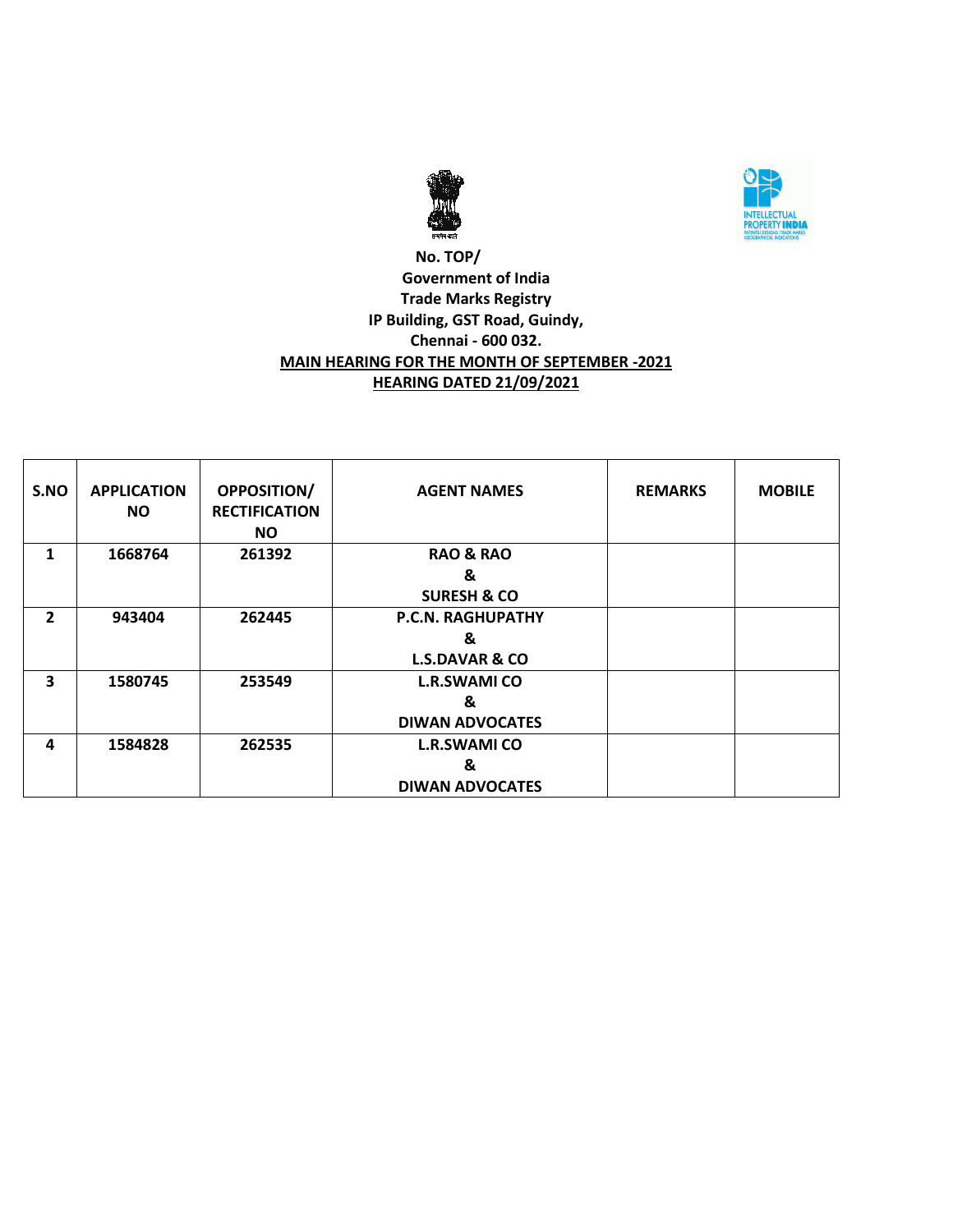



# **No. TOP/ Government of India Trade Marks Registry IP Building, GST Road, Guindy, Chennai - 600 032. OPPOSITION HEARING (TM-5-DELAY, TM-6 DELAY, RULE 45(1) DELAY, RULE 45(1) NOT FILED, RULE 46(1) DELAY, RULE 46(1) NOT FILED & REVIEW PETITION FOR THE MONTH OF SEPTEMBER -2021 HEARING DATED 21/09/2021**

| S.NO                    | <b>APPLICATION</b><br><b>NO</b> | <b>OPPOSITION/</b><br><b>RECTIFICATION</b><br><b>NO</b> | <b>AGENT NAMES</b>                                                 | <b>REMARKS</b> | <b>MOBILE</b> |
|-------------------------|---------------------------------|---------------------------------------------------------|--------------------------------------------------------------------|----------------|---------------|
| 1                       | 1545288                         | 734682                                                  | <b>PUTHRAN &amp; ASSOCIATES</b><br>&<br><b>RAO &amp; RAO</b>       |                |               |
| $\overline{2}$          | 2832906                         | 959100                                                  | LE INTELLIGENSIA<br>&<br><b>SHAILENDRA THATTE &amp; ASSOCIATES</b> |                |               |
| $\overline{\mathbf{3}}$ | 2832907                         | 959101                                                  | LE INTELLIGENSIA<br>&<br><b>SHAILENDRA THATTE &amp; ASSOCIATES</b> |                |               |
| 4                       | 3690975                         | 938194                                                  | <b>SUMAN K.V.</b><br>&<br><b>GROVER &amp; ASSOCIATES</b>           |                |               |
| 5                       | 3237140                         | 877658                                                  | <b>GIRIJA DESHPANDE</b><br>&<br><b>ANAND AND ANAND</b>             |                |               |
| 6                       | 3550833                         | 995898                                                  | A.V.NATHAN ASSOCIATES<br>&<br><b>V.A.ASSOCIATES</b>                |                |               |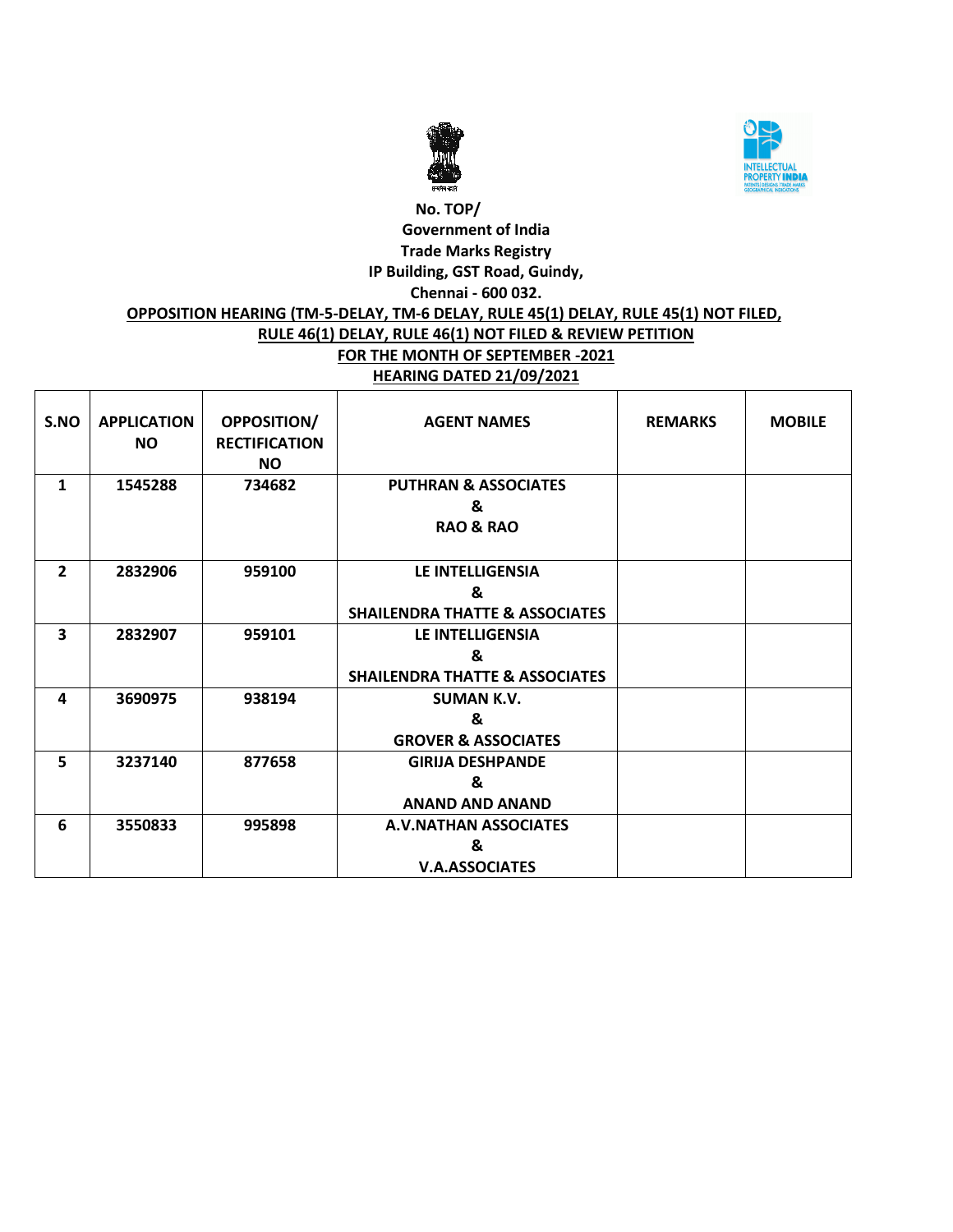| $\overline{7}$ | 2700564 | 945525 | <b>IPR LAW ASSOCIATES</b>       |  |
|----------------|---------|--------|---------------------------------|--|
|                |         |        | &                               |  |
|                |         |        | <b>G V S JAGANNADHA RAO</b>     |  |
|                | 2528669 | 939311 | <b>PUTHRAN &amp; ASSOCIATES</b> |  |
| 8              |         |        | &                               |  |
|                |         |        | <b>ANAND AND ANAND</b>          |  |
| 9              | 2893504 | 899217 | <b>SANJEEV KUMAR</b>            |  |
|                |         |        | &                               |  |
|                |         |        | <b>ABHISHEK MALHOTRA</b>        |  |
|                |         |        |                                 |  |
|                | 2009640 | 840908 | <b>PUTHRAN &amp; ASSOCIATES</b> |  |
|                |         |        | &                               |  |
| 10             |         |        | <b>G.L.VERMA</b>                |  |
|                |         |        |                                 |  |
|                |         |        |                                 |  |
|                |         |        |                                 |  |
|                |         |        |                                 |  |
|                |         |        |                                 |  |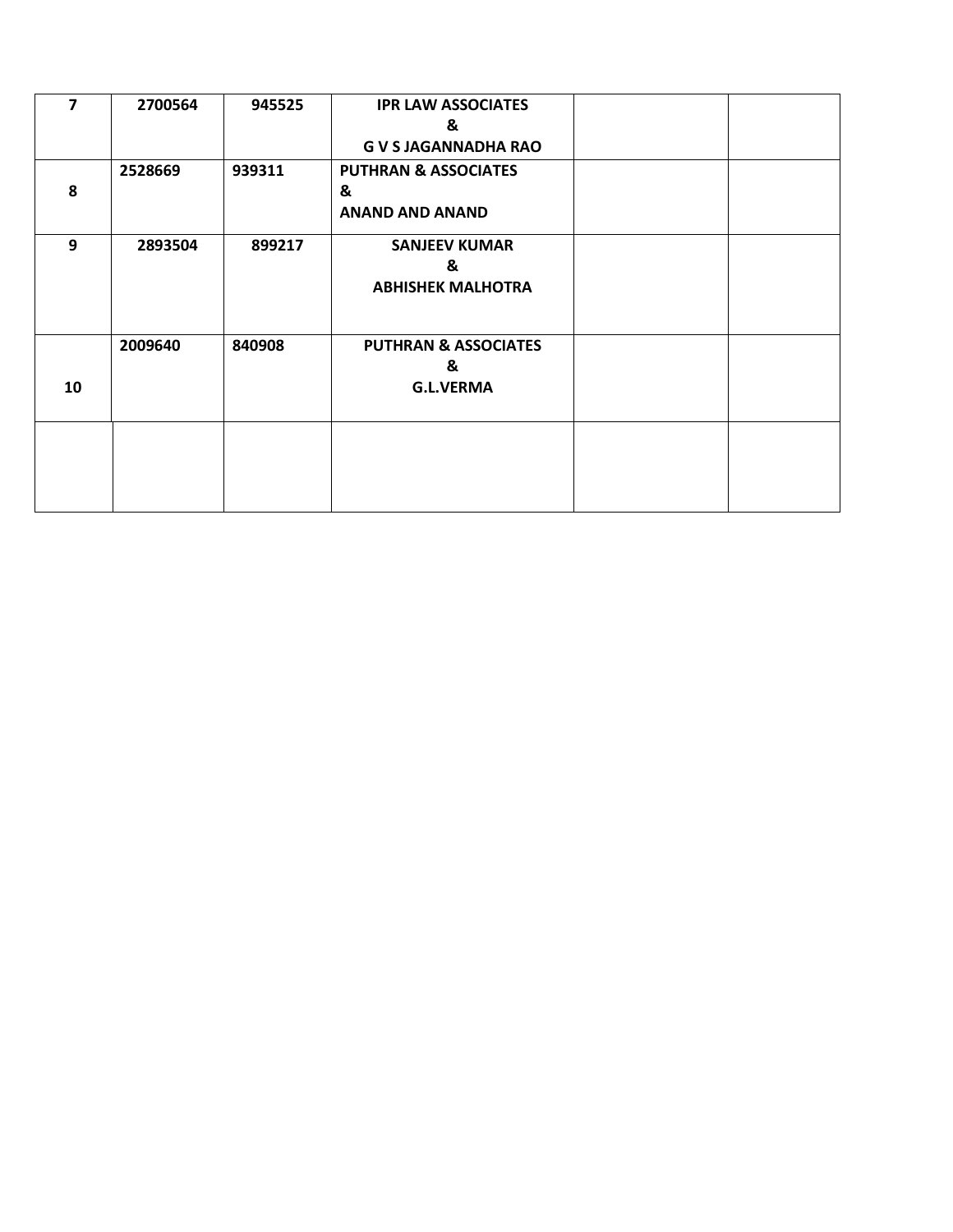



# **No. TOP/ Government of India Trade Marks Registry IP Building, GST Road, Guindy, Chennai - 600 032. MAIN HEARING FOR THE MONTH OF SEPTEMBER -2021 HEARING DATED 22/09/2021**

| S.NO           | <b>APPLICATION</b><br><b>NO</b> | <b>OPPOSITION/</b><br><b>RECTIFICATION</b><br><b>NO</b> | <b>AGENT NAMES</b>           | <b>REMARKS</b> | <b>MOBILE</b> |
|----------------|---------------------------------|---------------------------------------------------------|------------------------------|----------------|---------------|
| 1              | 571247                          | 262959                                                  | D.P. AHUJA & CO              |                |               |
|                |                                 |                                                         | &<br>THE BUSINESS CYTALYST   |                |               |
| $\overline{2}$ | 1665400                         | 263324                                                  | <b>RAKESH SONI</b>           |                |               |
|                |                                 |                                                         | &                            |                |               |
|                |                                 |                                                         | <b>PURI &amp; PURI</b>       |                |               |
| 3              | 1667247                         | 263217                                                  | <b>C. VENKATASUBRAMANIAM</b> |                |               |
|                |                                 |                                                         | &                            |                |               |
|                |                                 |                                                         | <b>SANJEEV NIPHADKAR</b>     |                |               |
| 4              | 1667246                         | 263216                                                  | <b>C. VENKATASUBRAMANIAM</b> |                |               |
|                |                                 |                                                         | &                            |                |               |
|                |                                 |                                                         | <b>SANJEEV NIPHADKAR</b>     |                |               |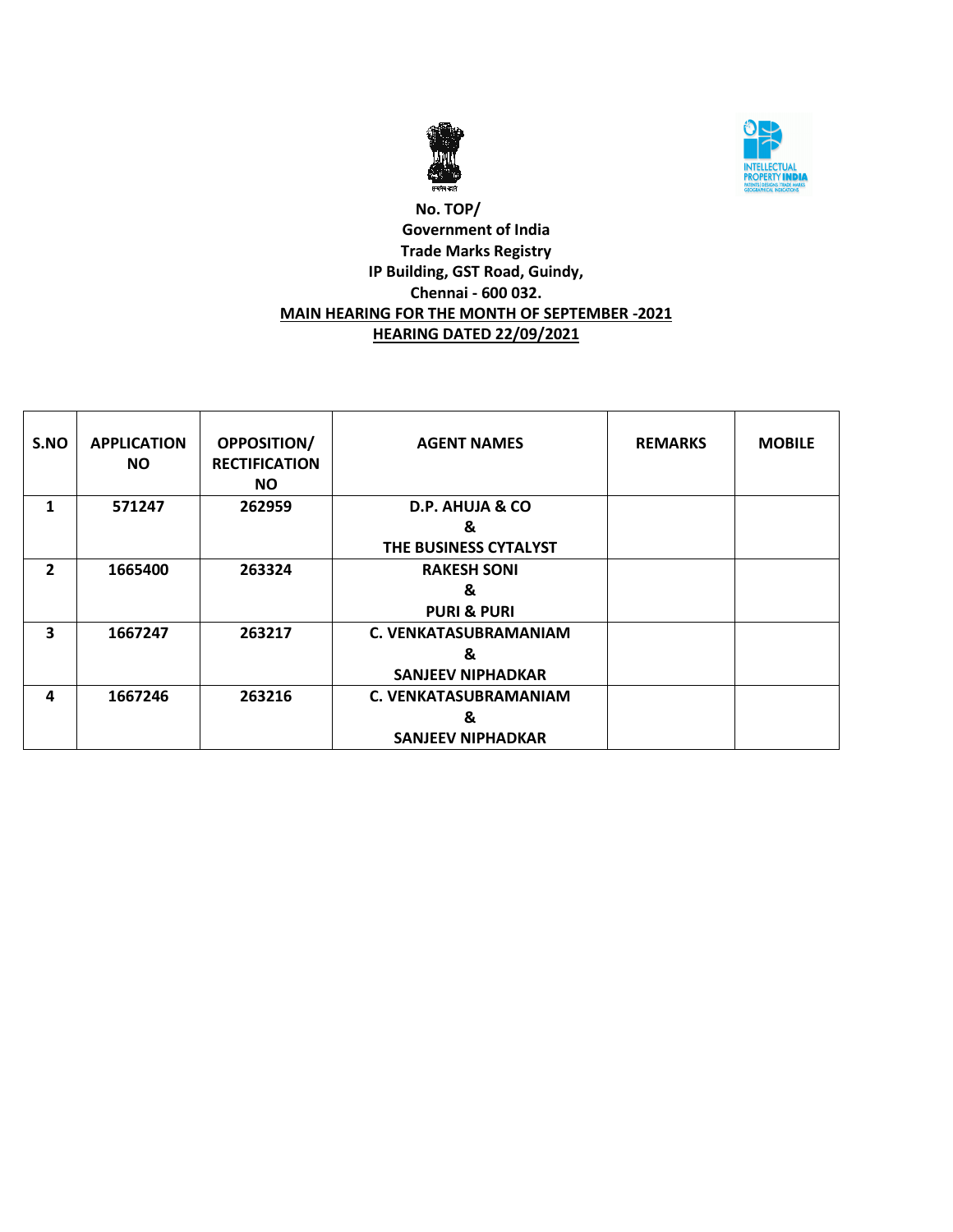



# **No. TOP/ Government of India Trade Marks Registry IP Building, GST Road, Guindy, Chennai - 600 032. OPPOSITION HEARING (TM-5-DELAY, TM-6 DELAY, RULE 45(1) DELAY, RULE 45(1) NOT FILED, RULE 46(1) DELAY, RULE 46(1) NOT FILED & REVIEW PETITION FOR THE MONTH OF SEPTEMBER -2021 HEARING DATED 22/09/2021**

| S.NO           | <b>APPLICATIO</b><br>N<br><b>NO</b> | <b>OPPOSITION/</b><br><b>RECTIFICATION</b><br><b>NO</b> | <b>AGENT NAMES</b>                                                                                   | <b>REMARKS</b> | <b>MOBILE</b> |
|----------------|-------------------------------------|---------------------------------------------------------|------------------------------------------------------------------------------------------------------|----------------|---------------|
| $\mathbf{1}$   | 3316267                             | 883433                                                  | <b>BALA KUMAR CHANDRASEKHARAN</b><br><b>&amp; ASSOCIATES</b><br>&<br><b>PUTHRAN &amp; ASSOCIATES</b> |                |               |
| $\overline{2}$ | 2508916                             | 883389                                                  | <b>MADHUSUDAN PUTTA</b><br>&<br><b>CHARAK PHARMA PVT LTD</b>                                         |                |               |
| 3              | 3257680                             | 917011                                                  | <b>S.BALAJANAKI</b><br>&<br>P.K. ARORA                                                               |                |               |
| 4              | 3250755                             | 916667                                                  | FEBIN JAMES, ADVOCATE<br>&<br><b>MARKS &amp; RIGHTS</b>                                              |                |               |
| 5              | 2343227                             | 917813                                                  | <b>P.U. VINOD KUMAR</b><br>&<br><b>PARKAR &amp; PARKAR</b>                                           |                |               |
| 6              | 2009640                             | 840908                                                  | <b>PUTHRAN &amp; ASSOCIATES</b><br>&<br><b>G.L. VERMA</b>                                            |                |               |
|                |                                     |                                                         |                                                                                                      |                |               |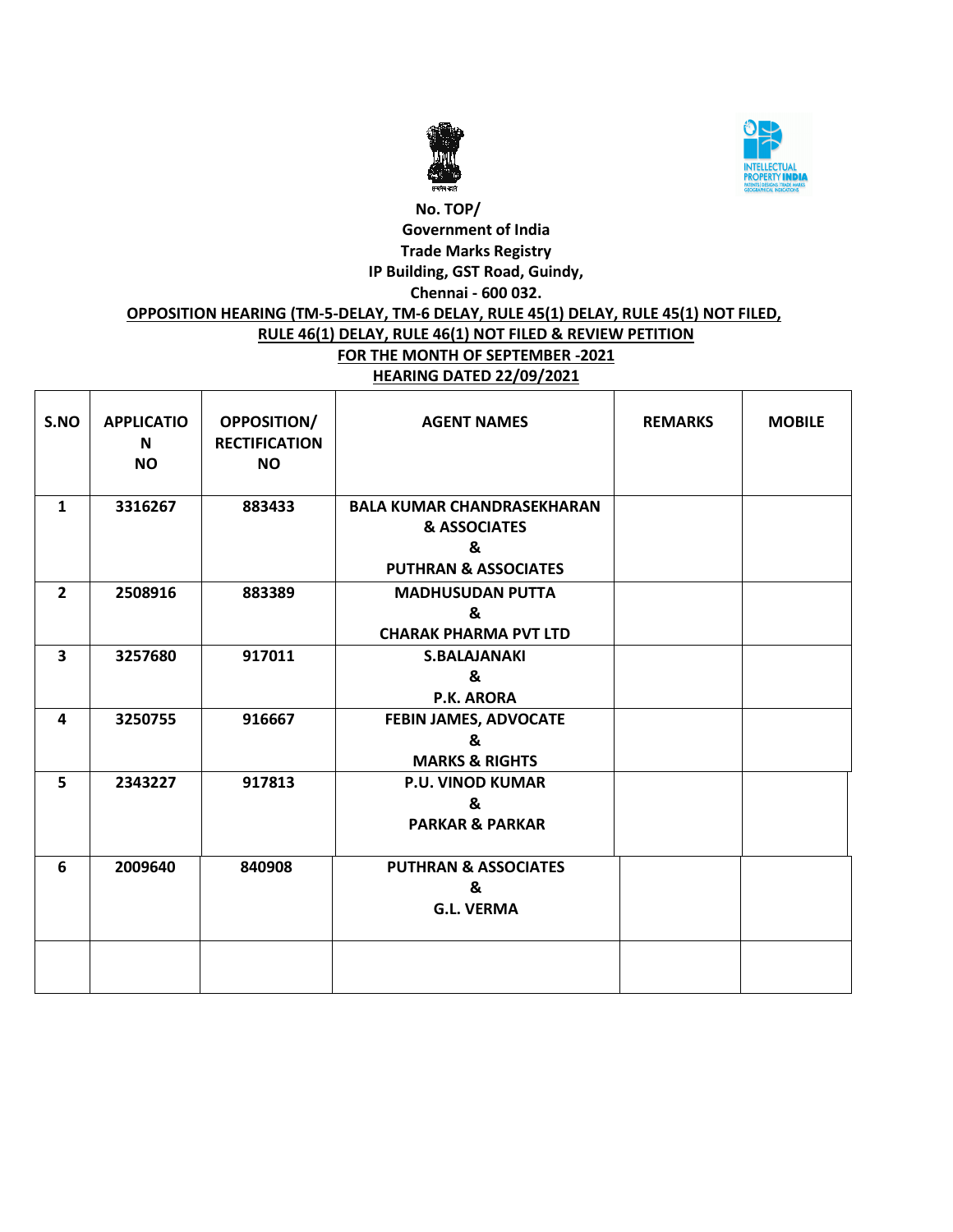| 7  | 2182616 | 934034 | <b>P.C.N. RAGHUPATHY</b>        |  |
|----|---------|--------|---------------------------------|--|
|    |         |        | &                               |  |
|    |         |        | <b>LAW PROTECTORS</b>           |  |
|    | 3088635 | 969872 | <b>ADITYA &amp; ASSOCIATES</b>  |  |
| 8  |         |        | &                               |  |
|    |         |        | <b>RAHUL CHAUDHRY &amp;</b>     |  |
|    |         |        | <b>PARTNERS</b>                 |  |
|    |         |        |                                 |  |
| 9  | 1550682 | 792865 | <b>GUDWILL &amp; GOODWILL</b>   |  |
|    |         |        | &                               |  |
|    |         |        | <b>LALL LAHIRI AND SALHOTRA</b> |  |
|    | 3188095 | 916432 | <b>PARLANCE LEGAL PROCESS</b>   |  |
| 10 |         |        | &                               |  |
|    |         |        | <b>TRADE MARK PROTEC CO</b>     |  |
|    | 1550682 | 792866 | <b>GUDWILL &amp; GOODWILL</b>   |  |
| 11 |         |        | &                               |  |
|    |         |        | <b>LALL LAHIRI AND SALHOTRA</b> |  |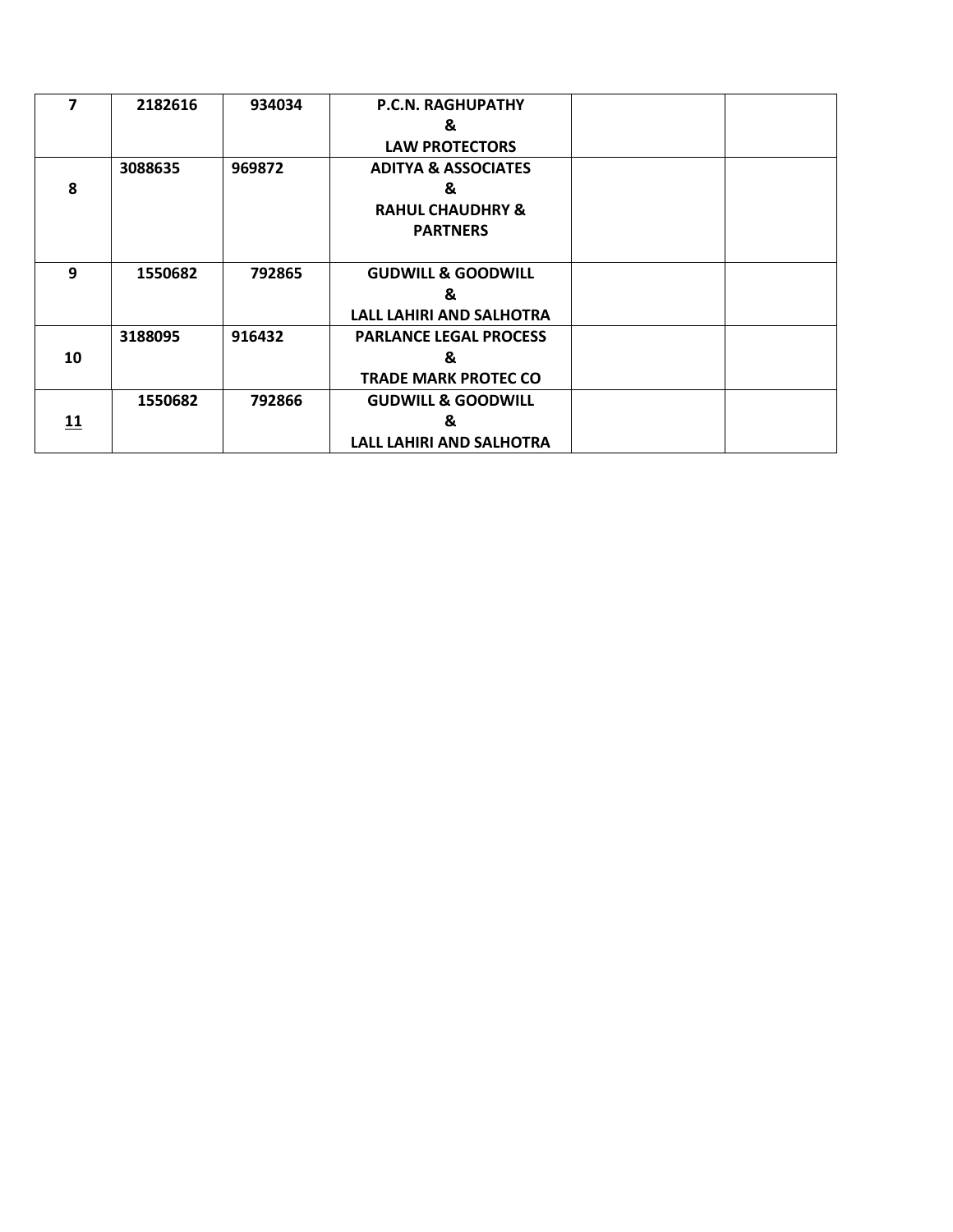



# **No. TOP/ Government of India Trade Marks Registry IP Building, GST Road, Guindy, Chennai - 600 032. MAIN HEARING FOR THE MONTH OF SEPTEMBER -2021 HEARING DATED 23/09/2021**

| S.NO                    | <b>APPLICATION</b><br><b>NO</b> | <b>OPPOSITION/</b><br><b>RECTIFICATION</b><br><b>NO</b> | <b>AGENT NAMES</b>                | <b>REMARKS</b> | <b>MOBILE</b> |
|-------------------------|---------------------------------|---------------------------------------------------------|-----------------------------------|----------------|---------------|
| 1                       | 831773                          | 264130                                                  | <b>KHODAY BREWERIES LIMITED</b>   |                |               |
|                         |                                 |                                                         | &                                 |                |               |
|                         |                                 |                                                         | <b>REMFRY &amp; SAGAR</b>         |                |               |
| $\overline{2}$          | 1631277                         | 262859                                                  | <b>V.BALAKRISHNAN</b>             |                |               |
|                         |                                 |                                                         | &                                 |                |               |
|                         |                                 |                                                         | <b>THARA &amp; THARA</b>          |                |               |
| $\overline{\mathbf{3}}$ | 1969012                         | 262882                                                  | <b>V.SATHISH</b>                  |                |               |
|                         |                                 |                                                         | &                                 |                |               |
|                         |                                 |                                                         | <b>MURTI &amp; MURTI</b>          |                |               |
| 4                       | 1565530                         | 263669                                                  | <b>MANGO TECHNOLOGIES PVT LTD</b> |                |               |
|                         |                                 |                                                         | &                                 |                |               |
|                         |                                 |                                                         | <b>SHARDUL AMARCHAND</b>          |                |               |
|                         |                                 |                                                         | <b>MANGALDAS &amp; CO</b>         |                |               |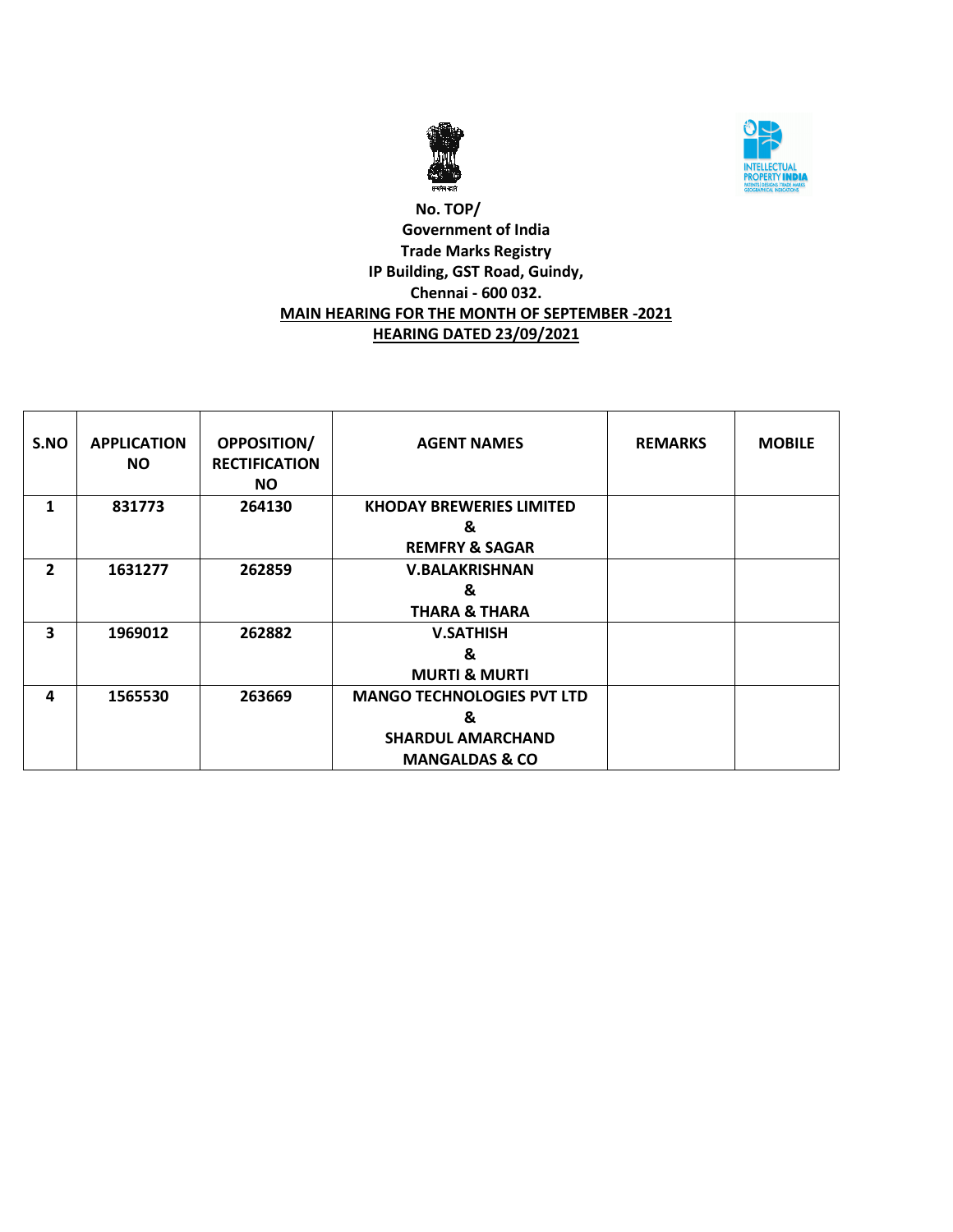



# **No. TOP/ Government of India Trade Marks Registry IP Building, GST Road, Guindy, Chennai - 600 032. OPPOSITION HEARING (TM-5-DELAY, TM-6 DELAY, RULE 45(1) DELAY, RULE 45(1) NOT FILED, RULE 46(1) DELAY, RULE 46(1) NOT FILED & REVIEW PETITION FOR THE MONTH OF SEPTEMBER -2021 HEARING DATED 23/09/2021**

| S.NO           | <b>APPLICATION</b><br><b>NO</b> | OPPOSITION/<br><b>RECTIFICATION</b><br><b>NO</b> | <b>AGENT NAMES</b>                                                                 | <b>REMARKS</b> | <b>MOBILE</b> |
|----------------|---------------------------------|--------------------------------------------------|------------------------------------------------------------------------------------|----------------|---------------|
| 1              | 3017805                         | 905041                                           | <b>CHENTHOORI PUGAZENDHI</b><br>&<br><b>VISHESH AND ASSOCIATES</b>                 |                |               |
| $\overline{2}$ | 3499116                         | 897035                                           | <b>VANCHINATHAN</b><br>&<br><b>SUN PHARMACEUTICAL</b><br><b>INDUSTRIES LIMITED</b> |                |               |
| 3              | 3548323                         | 905766                                           | <b>VANCHINATHAN</b><br>&<br><b>ANEJA &amp; ANEJA</b>                               |                |               |
| 4              | 3021648                         | 905400                                           | <b>PREMKUMAR GOPALANI</b><br>ጼ<br><b>FATEHCHAND C. SHAH &amp; CO</b>               |                |               |
| 5              | 3581601                         | 903689                                           | <b>MANASI KUMAR</b><br>&<br><b>TRADE MARK PROTEC CO</b>                            |                |               |
| 6              | 3581600                         | 903688                                           | <b>MANASI KUMAR</b><br>&<br><b>TRADE MARK PROTEC CO</b>                            |                |               |